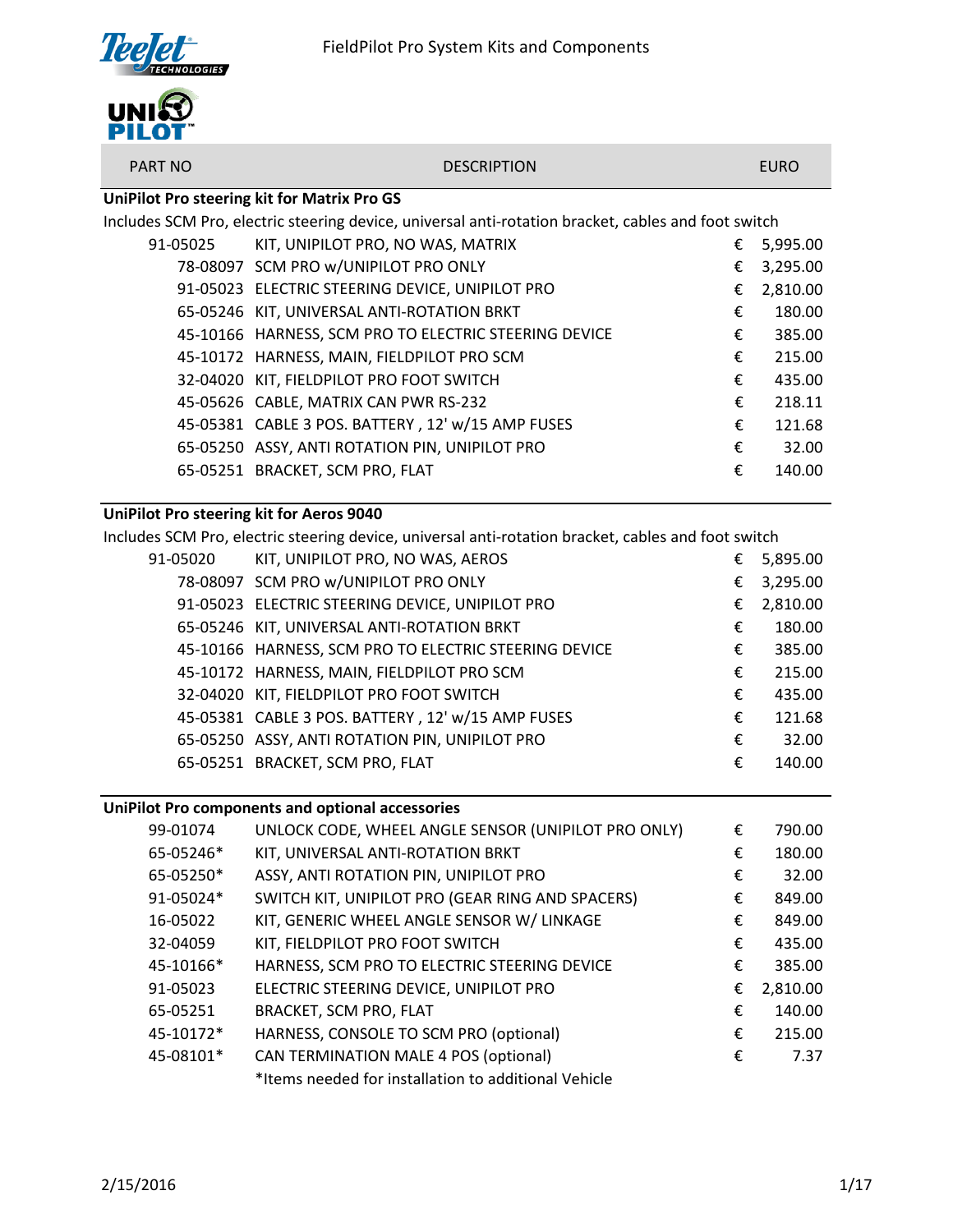

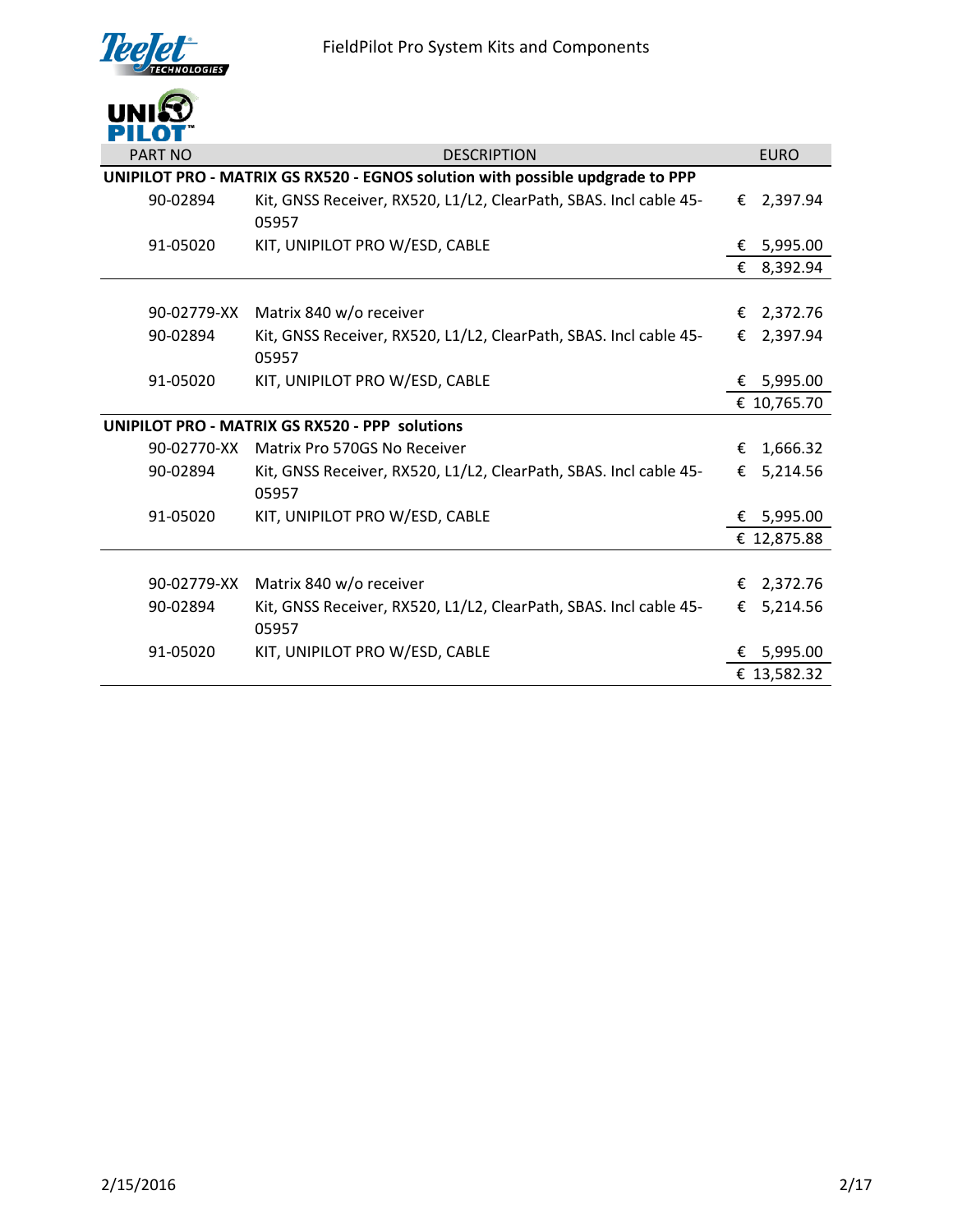FieldPilot Pro System Kits and Components



| <b>PART NO</b>                             | <b>DESCRIPTION</b>                                                                        |   | <b>EURO</b> |
|--------------------------------------------|-------------------------------------------------------------------------------------------|---|-------------|
|                                            |                                                                                           |   |             |
|                                            | FieldPilot Pro steering kit for Matrix Pro GS                                             |   |             |
| 91-05027                                   | KIT, FIELDPILOT PRO NEW SYSTEM, MATRIX                                                    | € | 4,995.00    |
|                                            | 45-05626 Cable, Matrix, Power CAN RS-232,                                                 | € | 218.11      |
|                                            | 45-10172 HRNSS, MAIN FP PRO SCM                                                           | € | 215.00      |
|                                            | 45-08101 Terminator, CAN Male                                                             | € | 7.37        |
|                                            | 78-08098 SCM PRO w/ HYDRAULIC                                                             | € | 4,795.00    |
|                                            | 32-04059 KIT, FIELDPILOT PRO FOOT SWITCH                                                  | € | 435.00      |
|                                            | 45-05381 CABLE 3 POS. BATTERY, 12' w/15 AMP FUSES                                         | € | 121.68      |
|                                            |                                                                                           |   |             |
|                                            |                                                                                           |   |             |
| FieldPilot Pro steering kit for Aeros 9040 |                                                                                           |   |             |
|                                            | Includes SCM Pro with hydraulic steering unlock, power and console cables and foot switch |   |             |
| 91-05026                                   | KIT, FIELDPILOT PRO NEW SYSTEM, AEROS                                                     | € | 4,895.00    |
|                                            | 45-10172 HRNSS, MAIN FP PRO SCM                                                           | € | 215.00      |
|                                            | 78-08098 SCM PRO w/ HYDRAULIC                                                             | € | 4,795.00    |
|                                            | 32-04059 KIT, FIELDPILOT PRO FOOT SWITCH                                                  | € | 435.00      |
|                                            |                                                                                           |   |             |
|                                            | <b>FieldPilot Pro components and optional accessories</b>                                 |   |             |
| 78-08096                                   | SCM PRO w/UNIPILOT PRO ONLY                                                               | € | 3,295.00    |
| 78-08095                                   | SCM PRO w/HYDRAULIC + RTK                                                                 | € | 6,595.00    |
| 99-01071                                   | UNLOCK CODE, SCM PRO, RTK STEER                                                           | € | 1,595.00    |
| 99-01070                                   | UNLOCK CODE, SCM PRO, HYDRAULIC STEER                                                     | € | 1,595.00    |
| 99-01072                                   | UNLOCK CODE, JD STEER, FIELDPILOT PRO                                                     | € | 1,190.00    |
| 99-01073                                   | UNLOCK CODE, STEER READY/STEER BY WIRE FP PRO                                             | € | 790.00      |
| 45-10172                                   | HARNESS, CONSOLE TO SCM PRO                                                               | € | 215.00      |
| 16-50017                                   | PRESSURE SENSOR, 3000 PSI                                                                 | € | 590.00      |
| 32-04059                                   | KIT, FIELDPILOT PRO FOOT SWITCH                                                           | € | 435.00      |
| 45-10165                                   | HARNESS, WHEELED, STD, LONG                                                               | € | 590.00      |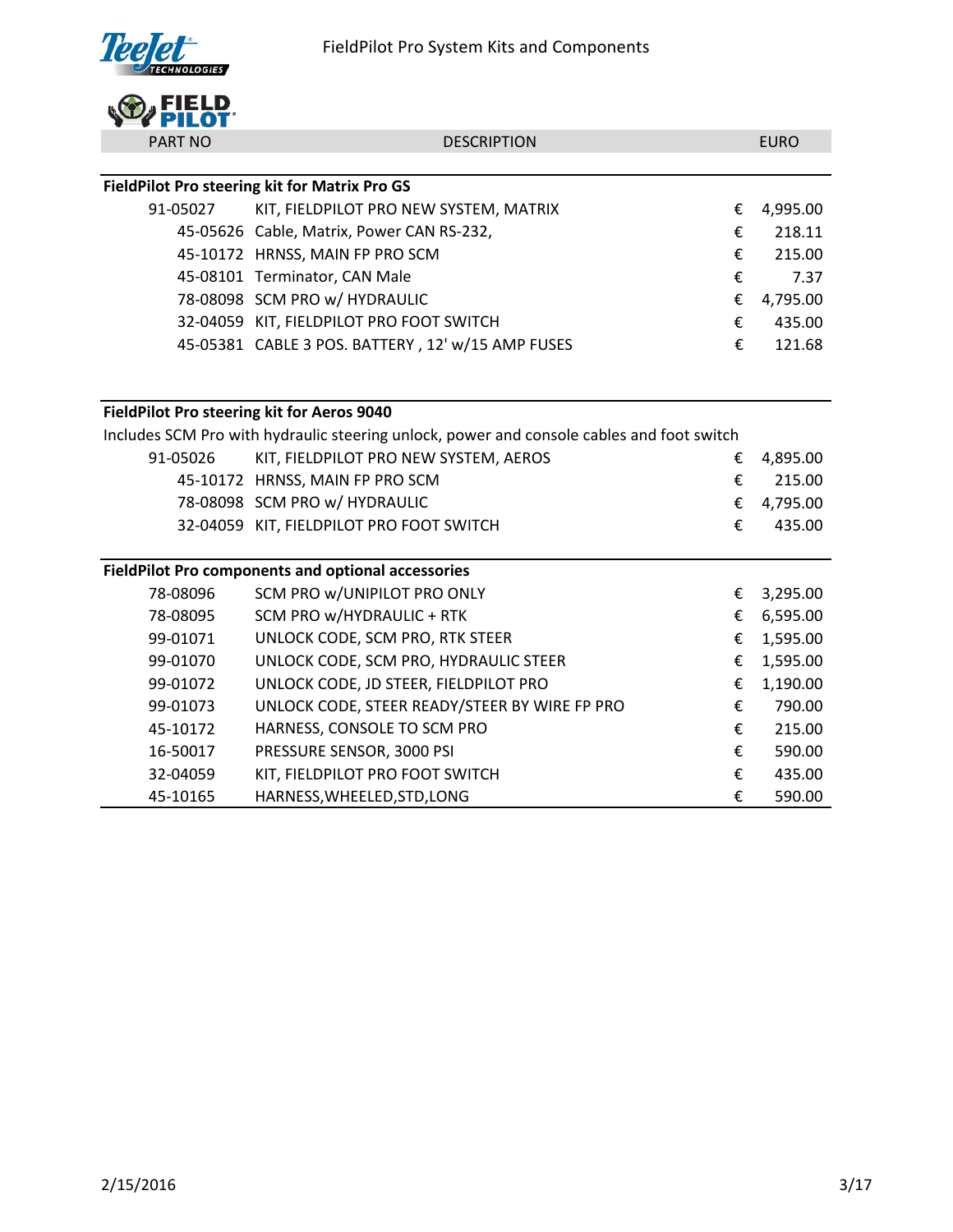

## **FieldPilot Pro and UniPilot Pro System Configuration**

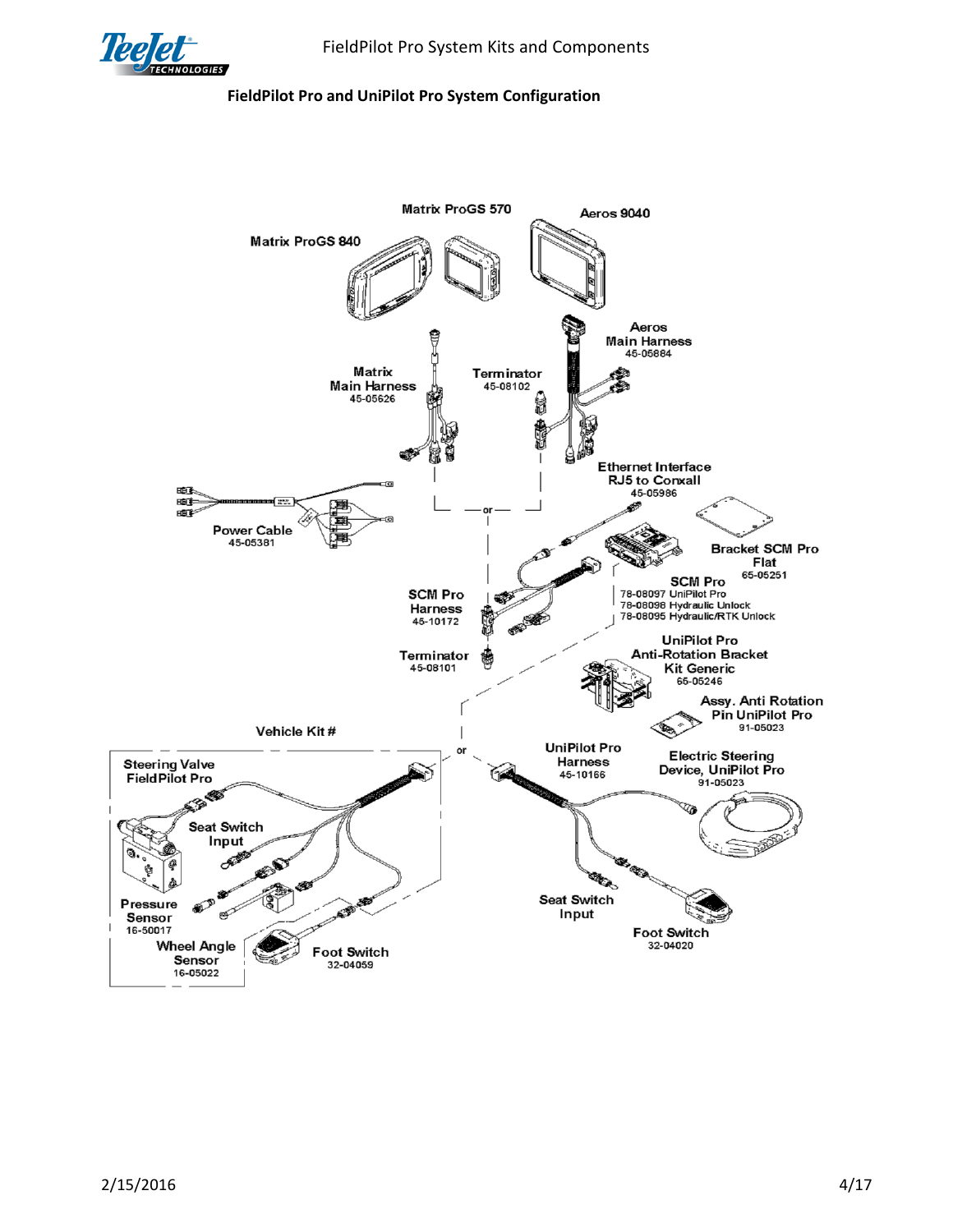

## UniPilot Pro Installation Kits



|                |                                |                                                   | <b>DOES</b>                                         |    |                |
|----------------|--------------------------------|---------------------------------------------------|-----------------------------------------------------|----|----------------|
|                |                                |                                                   | <b>GENERIC</b>                                      |    | <b>US</b>      |
| <b>PART NO</b> | <b>VEHICLE MAKE</b>            | <b>VEHICLE MODEL</b>                              | <b>BRACKET</b>                                      |    | <b>DOLLARS</b> |
|                |                                |                                                   | FIT?                                                |    |                |
| 65-05246       | Many                           | <b>UniPilot Pro Generic Anti-Rotation Bracket</b> | N/A                                                 | \$ | 200            |
|                | <b>AGGO/Allis</b>              |                                                   |                                                     |    |                |
|                | <b>2WD &amp; MFWD Tractors</b> |                                                   |                                                     |    |                |
| AL-4100160-30  | DT                             | 180/200/220/240                                   | $-$                                                 | \$ | 300            |
| AL-4100160-30  | DT-A                           | 180a/200a/220a/240a                               | --                                                  | \$ | 300            |
| AL-4100160-30  | <b>RT</b>                      | 100/120/140/155                                   | $\overline{\phantom{a}}$                            | \$ | 300            |
| AL-4100160-30  | RT-A                           | 100a/120a/140a/155a                               | $\overline{\phantom{a}}$                            | \$ | 300            |
| AL-4100160-15  | $2$ $xx$                       | 2145/2160/2180/2210                               | $\overline{\phantom{a}}$                            | \$ | 300            |
| AL-4100160-07  |                                | 9435/9455/9635/9655/9675/9695/9630/9650/967       |                                                     | \$ | 300            |
|                | 9xxx                           | 0/9690                                            |                                                     |    |                |
|                | <b>Bueler</b>                  |                                                   |                                                     |    |                |
|                | <b>2WD &amp; MFWD Tractors</b> |                                                   |                                                     |    |                |
| AL-4100160-00  | $2$ $xx$                       | 2145/2160/2180/2210                               | Yes                                                 | \$ | 300            |
|                | <b>CaselH</b>                  |                                                   |                                                     |    |                |
|                | <b>2WD &amp; MFWD Tractors</b> |                                                   |                                                     |    |                |
| AL-4100160-05  | 71xx Magnum                    | 7110/7120/7130/7140/7150                          | --                                                  | \$ | 300            |
| AL-4100160-05  | 72xx Magnum                    | 7210/7220/7230/7240/7250                          | Yes                                                 | \$ | 300            |
| AL-4100160-05  | 89xx Magnum                    | 8910/8920/8930/8940/8950                          | Yes                                                 | \$ | 300            |
| AL-4100160-56  | JX-U                           | 1070/1080/1090/1100                               | --                                                  | \$ | 300            |
| AL-4100160-56  | <b>MXM</b>                     | 120/130/140/155/175/190                           | $-$                                                 | \$ | 300            |
| AL-4100160-23  | Maxxum                         | 5220/5230/5240/5250                               | $\overline{\phantom{a}}$                            | \$ | 300            |
| AL-4100160-21  | Maxxum                         | 110/115/120/125/130/140                           | $-$                                                 | \$ | 300            |
| AL-4100160-62  | Maxxum MX                      | 100/110/120/135/150/170                           | $\overline{\phantom{a}}$                            | \$ | 300            |
| AL-4100160-21  | Maxxum Pro                     | 110/120/125/130/140                               | $\overline{\phantom{a}}$                            | \$ | 300            |
| AL-4100160-21  | Maxxum X Line                  | 100/110/115/125/140                               | $\hspace{0.05cm} -\hspace{0.05cm} -\hspace{0.05cm}$ | \$ | 300            |
| AL-4100160-21  | MX Maxxum                      | 110/115/120/125/130/140                           | --                                                  | \$ | 300            |
| AL-4100160-02  | <b>MX Magnum</b>               | 200/210/215/220/230/240/255/270/275/285/305       |                                                     | Ś  | 525            |
| AL-4100160-02  | MX Magnum -                    | 210/230/255/285/215/245/275/305/335               |                                                     | \$ | 525            |
|                | <b>AccuGuide Ready</b>         |                                                   |                                                     |    |                |
| AL-4100160-23  | Magnum (Tier 4)                | 180/190/210/225/235/260/290/315/340               | --                                                  | \$ | 300            |
| AL-4100160-21  | <b>MXU Pro</b>                 | 100/110/115/125/135                               | --                                                  | \$ | 300            |
| AL-4100160-21  | MXU X Line                     | 100/110/115/130                                   | --                                                  | \$ | 300            |
| AL-4100160-21  | <b>MXU</b>                     | 100/110/115/125/130/135                           | --                                                  | \$ | 300            |
| AL-4100160-21  | Puma                           | 115/125/140/155/165/180/195/210                   | --                                                  | \$ | 300            |
| AL-4100160-21  | Puma - AccuGuide<br>Ready      | 130/145/160/170/185/200/215/230                   |                                                     | \$ | 300            |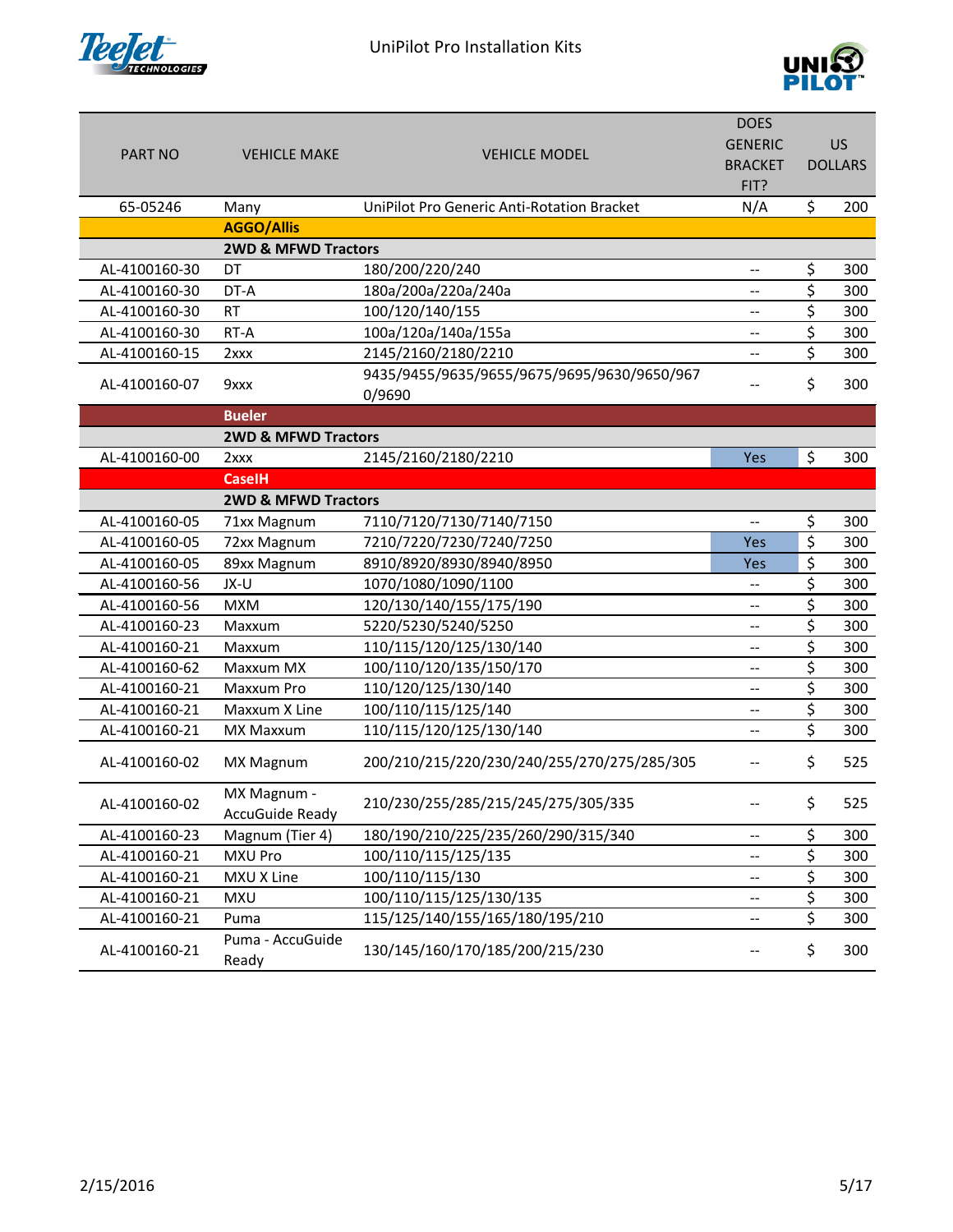



|                |                                |                                              | <b>DOES</b>                                         |                |
|----------------|--------------------------------|----------------------------------------------|-----------------------------------------------------|----------------|
| <b>PART NO</b> | <b>VEHICLE MAKE</b>            | <b>VEHICLE MODEL</b>                         | <b>GENERIC</b>                                      | <b>US</b>      |
|                |                                |                                              | <b>BRACKET</b>                                      | <b>DOLLARS</b> |
|                |                                |                                              | FIT?                                                |                |
|                | <b>4WD Tractors</b>            |                                              |                                                     |                |
|                | Steiger AccuGuide              |                                              |                                                     |                |
| AL-4100160-23  | Ready (Tier 4)                 | 350/400/450/500/550/600                      |                                                     | \$<br>300      |
|                |                                |                                              |                                                     |                |
| AL-4100160-02  | <b>STX</b>                     | 275/280/325/330/375/380/425/430/440/450/480/ |                                                     | \$<br>525      |
|                |                                | 500/530                                      |                                                     |                |
| AL-4100160-02  | <b>STX Quadtrac</b>            | 375/425/450/500                              | $\hspace{0.05cm} -\hspace{0.05cm} -\hspace{0.05cm}$ | \$<br>525      |
| AL-4100160-02  | Quadtrac                       | 385/435/485/535                              | $\overline{\phantom{0}}$                            | \$<br>525      |
| AL-4100160-06  | 9x30 Steiger                   | 9310/9330/9350/9370/9380/9390                | Yes                                                 | \$<br>385      |
| AL-4100160-06  | 9x20 Steiger                   | 9210/9230/9240/9250/9260/9270/9280           | <b>Yes</b>                                          | \$<br>385      |
| AL-4100160-06  | 9X10 Steiger                   | 9150/9170/9180                               | Yes                                                 | \$<br>385      |
|                | <b>CaseIH</b>                  |                                              |                                                     |                |
| AL-4100160-15  | <b>AFX</b>                     | 7010/8010/7120/8120/9120                     | $\hspace{0.05cm} -\hspace{0.05cm} -\hspace{0.05cm}$ | \$<br>300      |
| AL-4100160-15  | xx30                           | 5130/6130/7130/8230/9230                     | $\overline{\phantom{0}}$                            | \$<br>300      |
| AL-4100160-14  |                                | 5088/6088/7088                               | $-$                                                 | \$<br>425      |
| AL-4100160-14  | 25xx                           | 2577/2588                                    | $-$                                                 | \$<br>425      |
| AL-4100160-14  | 23xx                           | 2344/2366/2377/2388                          | $\overline{\phantom{a}}$                            | \$<br>425      |
| AL-4100160-14  | 21xx                           | 2144/2166/2188                               | $\overline{\phantom{a}}$                            | \$<br>425      |
| AL-4100160-19  | 14xx                           | 1400/1420/1440/1460/1480/1482                | --                                                  | \$<br>300      |
| AL-4100160-19  | 16xx                           | 1620/1640/1644/1660/1666/1680/1688           | $-$                                                 | \$<br>300      |
|                | <b>Sprayers / Floaters</b>     |                                              |                                                     |                |
| AL-4100160-23  | <b>FLX</b>                     | 3010/3510/4010/4510                          | $\overline{\phantom{a}}$                            | \$<br>300      |
|                |                                | 3150/3185/3200/3310/4260 (Prior to Serial    |                                                     |                |
| AL-4100160-23  | <b>SPX Patriot</b>             | Number: JFG0004859)                          |                                                     | \$<br>300      |
|                |                                | 3320/4410/4420/4260 (After Serial Number:    |                                                     |                |
| AL-4100160-23  | <b>SPX Patriot</b>             | JFG0004860)                                  | --                                                  | \$<br>300      |
| AL-4100160-23  | Titan                          | 3020/3520/4020/4520                          | --                                                  | \$<br>300      |
|                | <b>Swathers</b>                |                                              |                                                     |                |
| AL-4100160-15  | 3-Series                       | 1203/1903/2303                               | --                                                  | \$<br>300      |
| AL-4100160-15  | <b>WDX</b>                     | 1202/1702/1902/2302                          |                                                     | \$<br>300      |
|                | <b>Cat Challenger</b>          |                                              |                                                     |                |
|                | <b>2WD &amp; MFWD Tractors</b> |                                              |                                                     |                |
| AL-4100160-30  | MT 5xx/6xx                     | 525/535/545/555/565/635/645/655/665/685      | $\overline{\phantom{a}}$                            | \$<br>300      |
|                |                                | 525B/535B/545B/555B/565B/635B/645B/655B/665  |                                                     |                |
| AL-4100160-30  | MT 5xxB/6xxB                   | <b>B/685B</b>                                |                                                     | \$<br>300      |
|                | <b>Tracked Tractors</b>        |                                              |                                                     |                |
| AL-4100160-06  | E Series                       | 65E/75E/85E/95E                              | Yes                                                 | \$<br>385      |
| AL-4100160-06  | <b>D</b> Series                | 65D/75D/85D                                  | Yes                                                 | \$<br>385      |
| AL-4100160-06  | C Series                       | 65C/70C/75C/85C                              | Yes                                                 | \$<br>385      |
| AL-4100160-15  |                                | 35/45/55                                     | <b>Yes</b>                                          | \$<br>300      |
|                | <b>Combines</b>                |                                              |                                                     |                |
| AL-4100160-34  | Challenger                     | 660/670                                      | --                                                  | \$<br>350      |
| AL-4100160-41  | Challenger                     | 670B (2010 & older)                          | --                                                  | \$<br>300      |
| AL-4100160-42  | Challenger                     | 670B (2011 & newer)                          | --                                                  | \$<br>300      |
|                |                                |                                              |                                                     |                |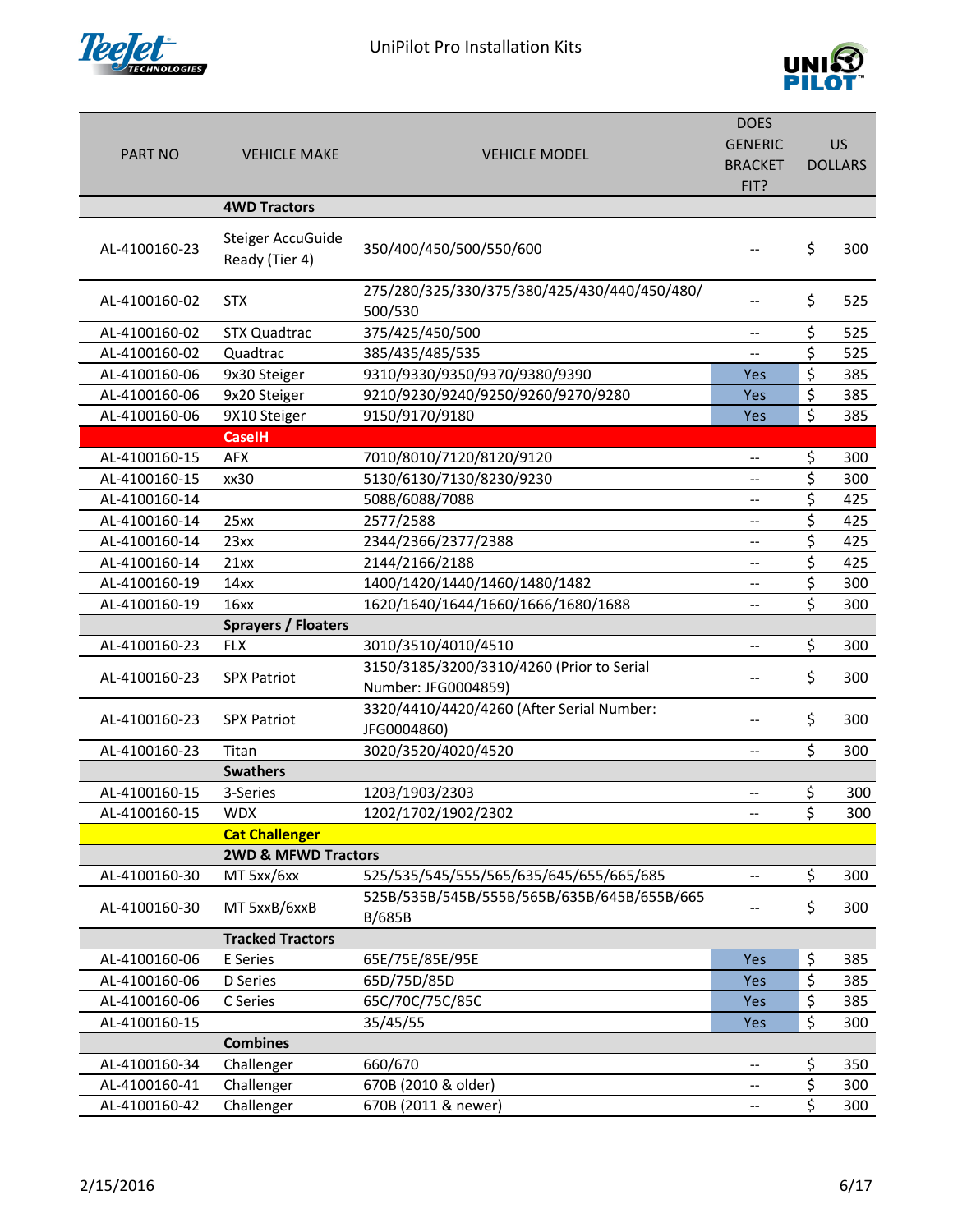



| <b>PART NO</b> | <b>VEHICLE MAKE</b>                       | <b>VEHICLE MODEL</b>                                                                                    | <b>DOES</b><br><b>GENERIC</b><br><b>BRACKET</b><br>FIT? | <b>US</b><br><b>DOLLARS</b> |
|----------------|-------------------------------------------|---------------------------------------------------------------------------------------------------------|---------------------------------------------------------|-----------------------------|
|                | <b>Fendt</b>                              |                                                                                                         |                                                         |                             |
| AL-4100160-12  | <b>2WD &amp; MFWD Tractors</b><br>Favorit | 711/712/714/716/816/818/822/824/916/920/924/<br>926                                                     |                                                         | \$<br>300                   |
| AL-4100160-12  | Vario                                     | 711/712/714/716/815/817/818/916/920/924/926/<br>930                                                     |                                                         | \$<br>300                   |
|                | <b>International Harvester</b>            |                                                                                                         |                                                         |                             |
|                | <b>2WD &amp; MFWD Tractors</b>            |                                                                                                         |                                                         |                             |
| AL-4100160-25  | Hydro xx86, 3x88,<br>5x88                 | 186/886/986/1086/1486/1586/3088/3288/3688/34<br>88/5088/5288/5488                                       |                                                         | \$<br>300                   |
|                | <b>John Deere</b>                         |                                                                                                         |                                                         |                             |
|                | <b>2WD &amp; MFWD Tractors</b>            |                                                                                                         |                                                         |                             |
| AL-4100160-01  | 8R - (includes<br>AutoTrac Ready)         | 8225R/8245R/8270R/8295R/8320R/8345R                                                                     |                                                         | \$<br>300                   |
| AL-4100160-01  | 8xx0                                      | 8100/8120/8130/8200/8220/8230/8300/8310/832<br>0/8330/8400/8420/8430/8530                               | <b>Yes</b>                                              | \$<br>300                   |
| AL-4100160-01  | 7xx0 Large Frame                          | 7630/7720/7730/7820/7830/7920/7930                                                                      | Yes                                                     | \$<br>300                   |
| AL-4100160-61  | 7xx0 Small Frame<br>Premium Cab           | 7130/7230/7330/7430                                                                                     |                                                         | \$<br>300                   |
| AL-4100160-04  | 7x20/7x30 Small<br>Frame                  | 7220/7320/7420/7520/7130/7230/7330/7430                                                                 | Yes                                                     | \$<br>300                   |
|                | 7x00/7x10 Small                           | 7200/7300/7400/7500/7600/7700/7800/                                                                     |                                                         |                             |
| AL-4100160-04  | Frame                                     | 7210/7410/7510/7610/7710/7810                                                                           | Yes                                                     | \$<br>300                   |
| AL-4100160-61  | 6xx0 Premium Cab                          | 6230/6330/6430                                                                                          | Yes                                                     | \$<br>300                   |
| AL-4100160-04  | 6xx0 Standard Cab                         | 6200/6300/6400/6800/6110/6210/6310/6410/651<br>0/<br>6120/6220/6320/6420/6520/6130/6230/6330/643<br>0   | Yes                                                     | \$<br>300                   |
| AL-4100160-07  | 4x60                                      | 4560/4760/4960                                                                                          | Yes                                                     | \$<br>300                   |
| AL-4100160-07  | 4x55                                      | 4055/4255/4455/4555/4755/4955                                                                           | Yes                                                     | \$<br>300                   |
| AL-4100160-07  | 4x50                                      | 4050/4250/4450/4650/4850                                                                                | Yes                                                     | \$<br>300                   |
| AL-4100160-07  | 4x40                                      | 4040/4240/4440/4640/4840                                                                                | Yes                                                     | \$<br>300                   |
| AL-4100160-07  | 4x30                                      | 4030/4230/4430/4630                                                                                     | Yes                                                     | \$<br>300                   |
|                | <b>Tracked Tractors</b>                   |                                                                                                         |                                                         |                             |
| AL-4100160-01  | 9xx0T                                     | 9300T/9320T/9400T/9420T/9430T/9520T/9530T/96<br>20T/9630T                                               |                                                         | \$<br>300                   |
| AL-4100160-01  | <b>8xxxRT ISOBus</b><br>AutoTrac Ready    | 8310RT/8335RT/8360RT                                                                                    |                                                         | \$<br>300                   |
| AL-4100160-01  | 8RT                                       | 8225RT/8245RT/8270RT/8295RT/8320RT/8345RT                                                               |                                                         | \$<br>300                   |
| AL-4100160-01  | 8xx0T                                     | 8100T/8110T/8120T/8200T/8210T/8220T/8230T/83<br>00T/8310T/<br>8320T/8330T/8400T/8410T/8420T/8430T/8520T |                                                         | \$<br>300                   |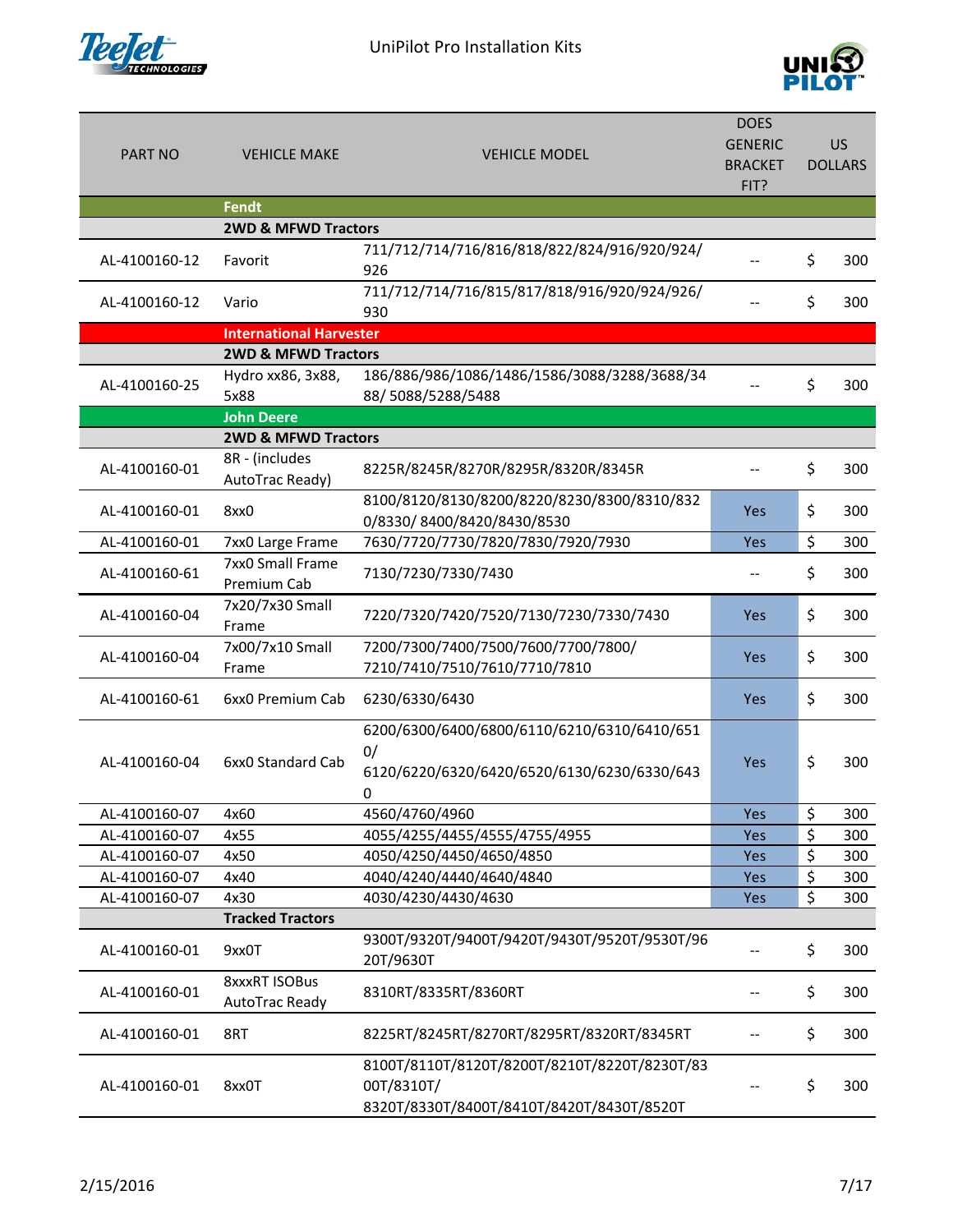



|                |                                |                                                | <b>DOES</b>              |                          |                |
|----------------|--------------------------------|------------------------------------------------|--------------------------|--------------------------|----------------|
|                |                                |                                                | <b>GENERIC</b>           |                          | <b>US</b>      |
| <b>PART NO</b> | <b>VEHICLE MAKE</b>            | <b>VEHICLE MODEL</b>                           | <b>BRACKET</b>           |                          | <b>DOLLARS</b> |
|                |                                |                                                | FIT?                     |                          |                |
|                | <b>4WD Tractors</b>            |                                                |                          |                          |                |
| AL-4100160-01  | 9x30                           | 9230/9330/9430/9530/9630                       | Yes                      | \$                       | 300            |
| AL-4100160-01  | 9x20                           | 9120/9220/9320/9420/9520/9620                  | Yes                      | $\overline{\mathcal{S}}$ | 300            |
| AL-4100160-01  | 9x00                           | 9100/9200/9300/9400                            | <b>Yes</b>               | $\overline{\mathsf{S}}$  | 300            |
|                | <b>Combines</b>                |                                                |                          |                          |                |
|                | 9x60                           | 9560/9660/9760/9860/9560STS/9660STS/9760STS/   | Yes                      | \$                       |                |
| AL-4100160-03  |                                | 9860STS/9870STS                                |                          |                          | 300            |
| AL-4100160-03  | 9x50                           | 9450/9550/9650/9750/9650STS/9750STS            | Yes                      | \$                       | 300            |
| AL-4100160-03  | 9x10                           | 9410/9510/9610                                 | Yes                      | \$                       | 300            |
|                | <b>Sprayers / Floaters</b>     |                                                |                          |                          |                |
| AL-4100160-01  | 47x0 / 4830                    | 4700/4710/4720/4730/4830                       | Yes                      | \$                       | 300            |
| AL-4100160-01  | 49x0                           | 4920/4930                                      | <b>Yes</b>               | $\zeta$                  | 300            |
|                | <b>Massey Ferguson</b>         |                                                |                          |                          |                |
|                | <b>2WD &amp; MFWD Tractors</b> |                                                |                          |                          |                |
| AL-4100160-30  | 54xx                           | 5425/5445/5455/5460/5465/5470/5475/5480        | $\overline{\phantom{a}}$ | \$                       | 300            |
| AL-4100160-30  | 64xx                           | 6465, 6475, 6480, 6485, 6490, 6495, 6497, 6499 | --                       | \$                       | 300            |
| AL-4100160-30  | 74xx                           | 7465/7475/7480/7485/7490/7495                  | $\overline{\phantom{a}}$ | \$                       | 300            |
| AL-4100160-30  | 82xx                           | 8220/8240/8245/8250/8260/8270/8280 (DynaShift  |                          | \$                       | 300            |
|                |                                | not supported)                                 | --                       |                          |                |
| AL-4100160-30  | 84xx                           | 8450/8460/8470/8480                            | --                       | \$                       | 300            |
|                | <b>Combines</b>                |                                                |                          |                          |                |
| AL-4100160-41  | 9xx5                           | 9695/9795/9895 (2010 & older)                  | --                       | \$                       | 300            |
| AL-4100160-42  | 9xx5                           | 9695/9795/9895 (2011 & newer)                  | --                       | \$                       | 300            |
|                | <b>McCormick</b>               |                                                |                          |                          |                |
|                | <b>2WD &amp; MFWD Tractors</b> |                                                |                          |                          |                |
| AL-4100160-62  | <b>MTX</b>                     | 100/110/120/135/150/170                        | $-$                      | \$                       | 300            |
| AL-4100160-62  | <b>TTX</b>                     | 190/210/230                                    | $\overline{\phantom{a}}$ | \$                       | 300            |
| AL-4100160-62  | <b>XTX</b>                     | 145/165/185/190/200/210/215/230                | $\overline{\phantom{a}}$ | \$                       | 300            |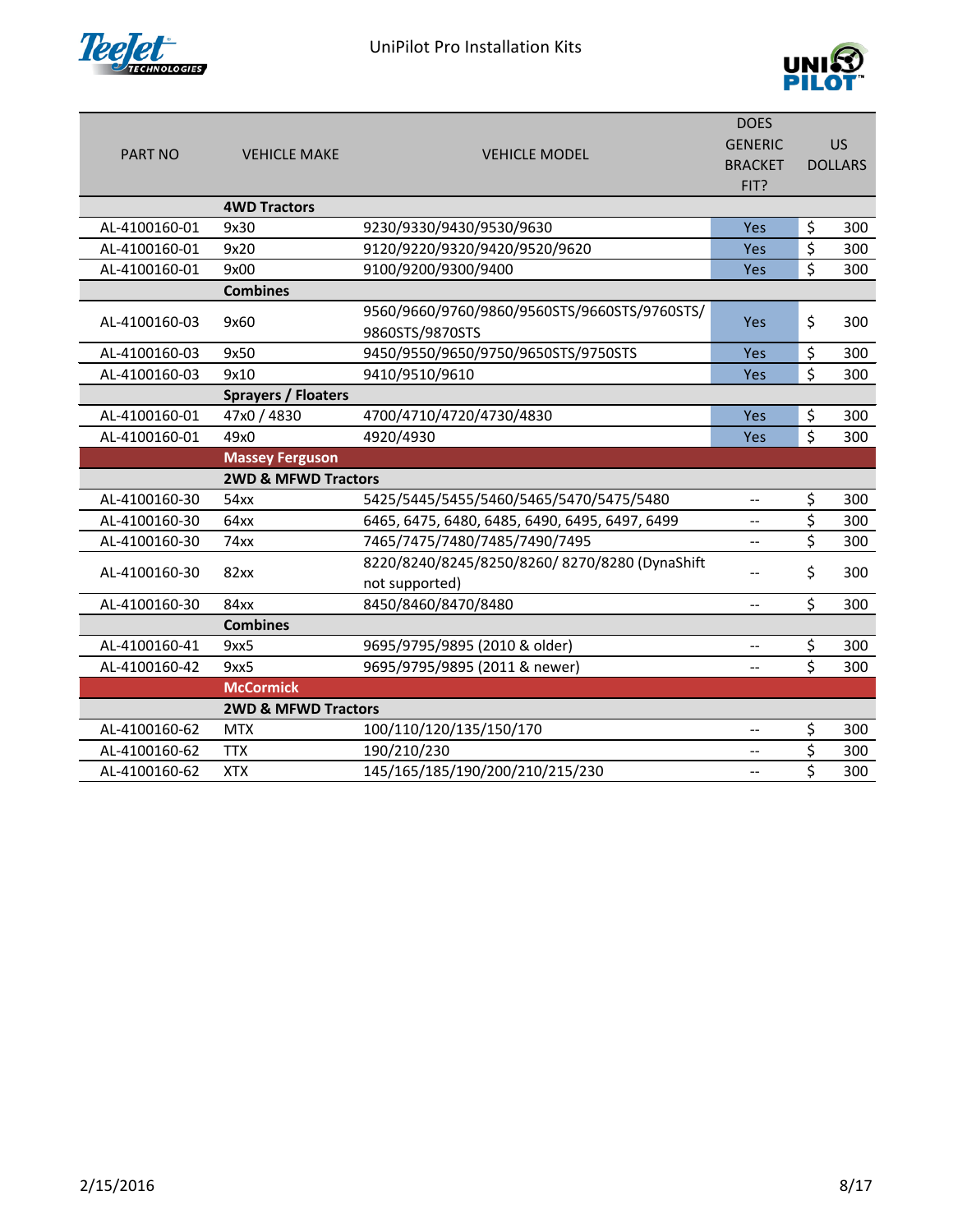

UniPilot Pro Installation Kits



|                |                                             |                                                                      | <b>DOES</b>              |                          |                |
|----------------|---------------------------------------------|----------------------------------------------------------------------|--------------------------|--------------------------|----------------|
| <b>PART NO</b> | <b>VEHICLE MAKE</b>                         | <b>VEHICLE MODEL</b>                                                 | <b>GENERIC</b>           |                          | <b>US</b>      |
|                |                                             |                                                                      | <b>BRACKET</b>           |                          | <b>DOLLARS</b> |
|                |                                             |                                                                      | FIT?                     |                          |                |
|                | <b>New Holland</b>                          |                                                                      |                          |                          |                |
| AL-4100160-56  | <b>2WD &amp; MFWD Tractors</b>              |                                                                      |                          |                          |                |
| AL-4100160-56  | TL-A                                        | 70/80/90/100                                                         | $-$                      | \$<br>\$                 | 300<br>300     |
|                | TS (1997 - 2003)                            | 100/110/115                                                          | $\overline{\phantom{a}}$ |                          |                |
| AL-4100160-56  |                                             | TS (2004 and newer) 120/130/135/140/150/155/165/175/190              |                          | \$                       | 300            |
| AL-4100160-21  | TS-A                                        | 100/110/115/125/130/135                                              | --                       | \$                       | 300            |
| AL-4100160-21  | <b>TS-A Plus</b>                            | 100/110/115/125/135                                                  | --                       | \$                       | 300            |
| AL-4100160-21  | TS-A Delta                                  | 100/110/115/130                                                      | --                       | \$                       | 300            |
| AL-4100160-00  | TV                                          | 6070                                                                 | $\overline{\phantom{a}}$ | \$                       | 300            |
| AL-4100160-00  | <b>TVT</b>                                  | 135/145/155/170/190/195                                              | Yes                      | $\overline{\mathcal{S}}$ | 300            |
| AL-4100160-15  | 8x70 Genesis                                | 8670/8770/8870/8970                                                  | Yes                      | \$                       | 300            |
| AL-4100160-15  | 8x70A Genesis                               | 8670A/8770A/8870A/8970A                                              | Yes                      | \$                       | 300            |
| AL-4100160-23  | TG                                          | 210/215/230/245/255/275/285/305                                      | $\overline{\phantom{a}}$ | \$                       | 300            |
| AL-4100160-21  | T60x0 Delta                                 | T6010/T6020/T6030/T6050                                              | $\overline{\phantom{a}}$ | \$                       | 300            |
| AL-4100160-21  | T60x0 Plus                                  | T6020/T6030/T6050/T6060/T6070                                        | $\overline{\phantom{a}}$ | \$                       | 300            |
| AL-4100160-21  | T60x0 Elite                                 | T6020/T6030/T6040/T6050/T6060/T6070/T6080                            | $\overline{\phantom{a}}$ | $\overline{\xi}$         | 300            |
| AL-4100160-21  | T70x0 Series                                | T7030/T7040/T7050/T7060/T7070                                        | --                       | \$                       | 300            |
| AL-4100160-21  | T70x0 Series -<br><b>Intellisteer Ready</b> | T7030/T7040/T7050/T7060                                              | --                       | \$                       | 300            |
| AL-4100160-21  | T75x0 Series                                | T7510/T7520/T7530/T7540/T7550                                        | $\overline{\phantom{a}}$ | \$                       | 300            |
| AL-4100160-23  | T80x0 Series                                | T8010/T8020/T8030/T8040                                              | --                       | \$                       | 300            |
| AL-4100160-23  | T8.xxx (Tier 4)                             | T8.275/T8.300/T8.330/T8.360/T8.390                                   | --                       | \$                       | 300            |
|                | <b>4WD Tractors</b>                         |                                                                      |                          |                          |                |
| AL-4100160-23  | T9.xxx IntelliSteer<br>Ready (Tier 4)       | T9.390/T9.450/T9.505/T9.560/T9.615/T9.670                            | --                       | \$                       | 300            |
| AL-4100160-02  | TJ                                          | 275/325/375/425/440/450/500                                          | $-\!$                    | \$                       | 525            |
| AL-4100160-02  | T90x0                                       | T9020/T9030/T9040/T9050/T9060                                        |                          | \$                       | 525            |
| AL-4100160-00  | 9xxx Versatile                              | 9184/9280/9282/9384/9480/9482/9484/9680/<br>9682/9684/9880/9882/9884 | Yes                      | \$                       | 300            |
|                | <b>New Holland</b>                          |                                                                      |                          |                          |                |
|                | <b>Combines</b>                             |                                                                      |                          |                          |                |
| AL-4100160-15  | <b>CR</b>                                   | 940/970/980/9040/9060/9070/9080                                      | --                       | \$                       | 300            |
|                |                                             | 720/740/760/780/820/840/860/880/8040/8060/80                         |                          |                          |                |
| AL-4100160-15  | <b>CX</b>                                   | 70/8080/8090                                                         |                          | \$                       | 300            |
|                | <b>Swathers</b>                             |                                                                      |                          |                          |                |
| AL-4100160-15  | HW                                          | 325/345/365                                                          | --                       | \$                       | 300            |
| AL-4100160-15  | H                                           | H8040/H8060/H8080                                                    | $-\!$ $\!-$              | \$                       | 300            |
|                | <b>Versatile</b>                            |                                                                      |                          |                          |                |
|                | <b>2WD &amp; MFWD Tractors</b>              |                                                                      |                          |                          |                |
| AL-4100160-15  |                                             | 250/280/305/340/375/400/435/485/535                                  | <b>Yes</b>               | \$                       | 300            |
|                | <b>4WD Tractors</b>                         |                                                                      |                          |                          |                |
| AL-4100160-06  | Series 2                                    | 835/850/855/875/895/935/945/1150                                     | Yes                      | \$                       | 385            |
| AL-4100160-06  | хх6                                         | 846/876/936/946/976                                                  | Yes                      | \$                       | 385            |
|                |                                             |                                                                      |                          |                          |                |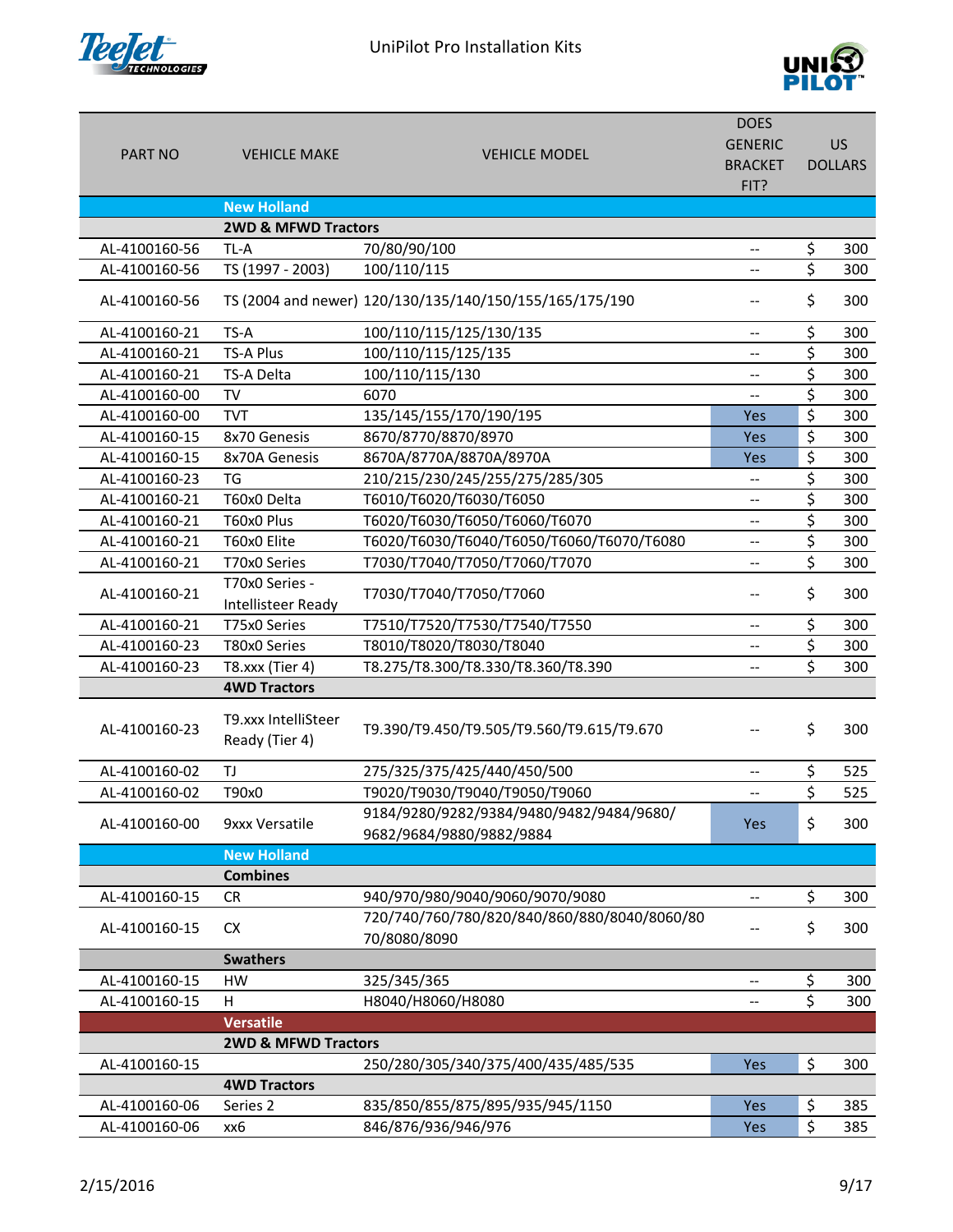



| <b>PART NO</b> | <b>VEHICLE MAKE</b>        | <b>VEHICLE MODEL</b>                                                          | <b>DOES</b><br><b>GENERIC</b> |                  | <b>US</b><br><b>DOLLARS</b> |
|----------------|----------------------------|-------------------------------------------------------------------------------|-------------------------------|------------------|-----------------------------|
|                |                            |                                                                               | <b>BRACKET</b><br>FIT?        |                  |                             |
|                | <b>Gleaner</b>             |                                                                               |                               |                  |                             |
|                | <b>Combines</b>            |                                                                               |                               |                  |                             |
| AL-4100160-41  | Sx7                        | S67/S77 (2010 & older)                                                        | --                            | \$               | 300                         |
| AL-4100160-42  | Sx7                        | S67/S77 (2011 & newer)                                                        | --                            | \$               | 300                         |
| AL-4100160-41  | Rx6                        | R66/R76 (2010 & older)                                                        | --                            | \$               | 300                         |
| AL-4100160-34  | Rx5                        | R55/R65/R75                                                                   | $-$                           | \$               | 350                         |
|                | <b>Lexion</b>              |                                                                               |                               |                  |                             |
|                | <b>Combines</b>            |                                                                               |                               |                  |                             |
| AL-4100160-38  | 4xxR                       | 460R/470R/475R/480R/485R                                                      | $-$                           | \$               | 300                         |
| AL-4100160-38  | 5xxR                       | 560/560R/570R/575R/580R/585R/590R/595R                                        | $-$                           | $\overline{\xi}$ | 300                         |
| AL-4100160-38  | 670/7xx                    | 670/740/750/760/770                                                           | --                            | \$               | 300                         |
|                | <b>Ag-Chem</b>             |                                                                               |                               |                  |                             |
|                | <b>Sprayers / Floaters</b> |                                                                               |                               |                  |                             |
| AL-4100160-03  | Rogator                    | 854/864/874/1054/1064/1074/1074C                                              | Yes                           | \$               | 300                         |
| AL-4100160-15  | Rogator                    | 884/1084/1284                                                                 | Yes                           | \$               | 300                         |
| AL-4100160-03  | Rogator                    | SS874/SS884/SS1074/SSc1074/SSc1084/1254/1264                                  | Yes                           | \$               | 300                         |
|                |                            | /1274/1286/1286C (JD Cab)                                                     |                               |                  |                             |
| AL-4100160-15  |                            | SS874/SS884/SS1074/SSc1074/SSc1084/<br>1254/1264/1274/1286/1286C (Crenlo Cab) | Yes                           | \$               | 300                         |
| AL-4100160-06  | Terragator                 | 1603/1803/1903                                                                | Yes                           | \$               | 385                         |
| AL-4100160-06  | Terragator                 | 1664/1664T/1804/1844/1844T                                                    | Yes                           | \$               | 385                         |
|                |                            | 6103/6203/8103/8104/8203/8204/8244/9103/920                                   |                               |                  |                             |
| AL-4100160-15  | Terragator                 | 3                                                                             | Yes                           | \$               | 300                         |
|                | <b>Apache</b>              |                                                                               |                               |                  |                             |
|                | <b>Sprayers / Floaters</b> |                                                                               |                               |                  |                             |
| AL-4100160-45  | <b>AS Series</b>           | 500/710/715/850/1000/1010/1210                                                | Yes                           | \$               | 400                         |
|                | <b>Hagie</b>               |                                                                               |                               |                  |                             |
|                | Sprayers / Floaters        |                                                                               |                               |                  |                             |
| AL-4100160-11  | Hagie STS                  | STS10/STS12 ('00-'04 models only)                                             |                               | \$               | 300                         |
| AL-4100160-09  | Hagie STS                  | STS10/STS12/STS14/STS16 ('05 and newer models<br>only)                        |                               | \$               | 300                         |
| AL-4100160-09  | Hagie STS                  | STS10/STS12/STS14/STS16 ('07 - '11 models only)                               |                               | \$               | 300                         |
|                | <b>Miller</b>              |                                                                               |                               |                  |                             |
|                | <b>Sprayers / Floaters</b> |                                                                               |                               |                  |                             |
| AL-4100160-03  | Nitro N2                   | N <sub>2</sub>                                                                | Yes                           | \$               | 300                         |
| AL-4100160-03  | Nitro N1                   | 2200SS/2200T/2200HT/2275HT/3275/4240HT                                        | Yes                           | \$               | 300                         |
|                | <b>Redball</b>             |                                                                               |                               |                  |                             |
|                | <b>Sprayers / Floaters</b> |                                                                               |                               |                  |                             |
| AL-4100160-03  | 7830                       | 7830                                                                          | <b>Yes</b>                    | \$               | 300                         |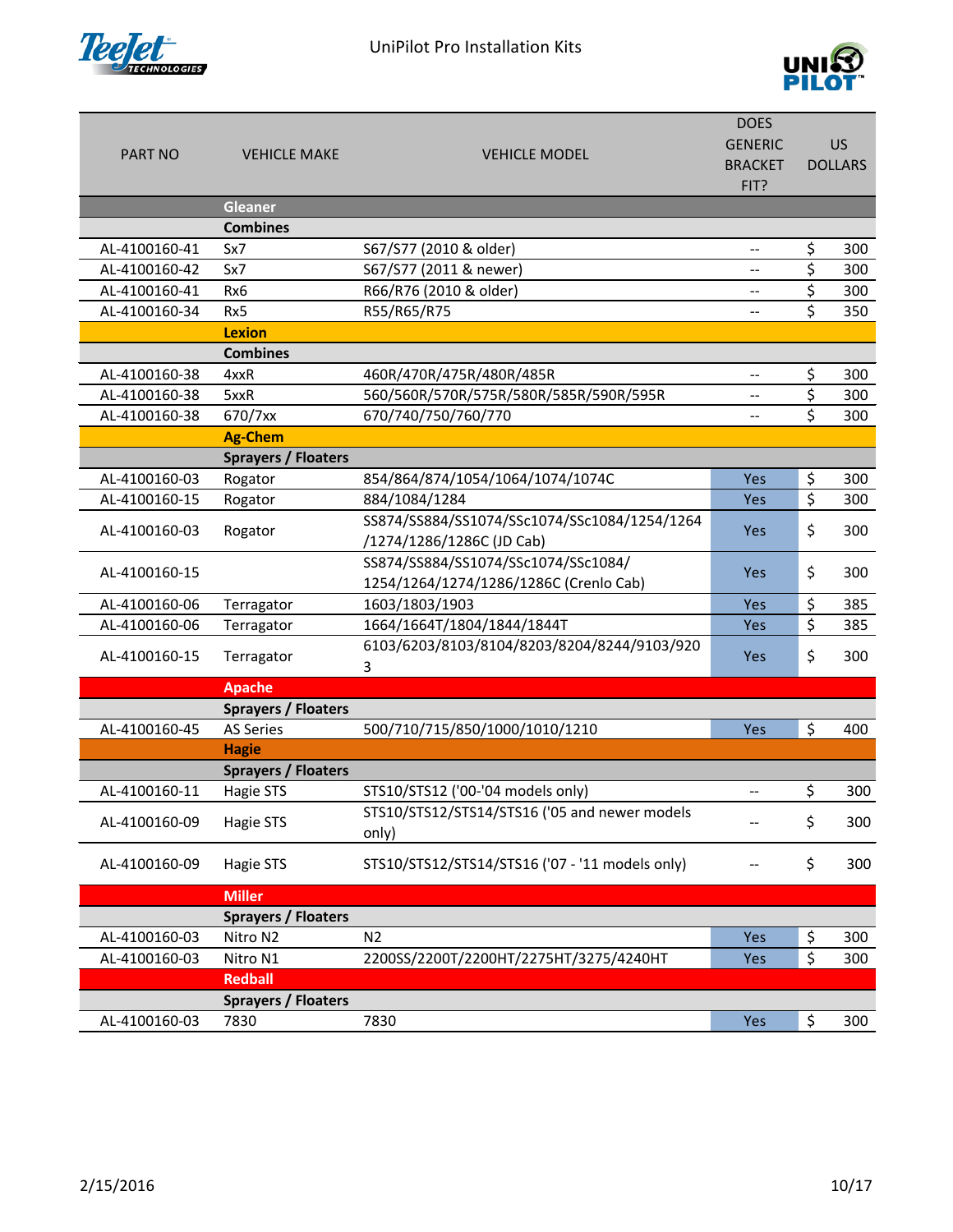



| <b>PART NO</b> | <b>VEHICLE MAKE AND MODEL</b>                              | <b>VEHICLE</b><br><b>INTERFACE</b><br><b>TYPE</b> | US.<br><b>DOLLARS</b> |       |
|----------------|------------------------------------------------------------|---------------------------------------------------|-----------------------|-------|
|                | <b>John Deere</b>                                          |                                                   |                       |       |
|                | <b>Tractors</b>                                            |                                                   |                       |       |
| 186-0002-01    | JD-7630, 7730, 7830, 7930 MFWD AT-Ready                    | Steer by Wire $\oint$                             |                       | 2,467 |
|                | JD-8130, 8230, 8330, 8430, 8530 MFWD AT-Ready              |                                                   |                       |       |
| 186-0002-02    | JD-8120, 8220, 8320, 8420, 8520 ILS AT-Ready               | Steer by Wire \$                                  |                       | 3,259 |
|                | JD-8130, 8230, 8330, 8430, 8530 ILS AT-Ready               |                                                   |                       |       |
| 186-0002-03    | JD-8120, 8220, 8320, 8420, MFWD AT-Ready                   | Steer by Wire \$                                  |                       | 3,127 |
| 186-0002-04    | JD-7720, 7820, 7920 MFWD AT-Ready                          | Steer by Wire                                     | \$                    | 3,251 |
|                | JD-8100, 8200, 8300, 8400 MFWD                             |                                                   |                       |       |
| 186-0005-01    | JD-8110, 8210, 8310, 8410 MFWD                             | Hydraulic                                         | \$.                   | 6,427 |
|                | JD-8120, 8220, 8320, 8420 MFWD                             |                                                   |                       |       |
| 186-0026-01    | JD-8120, 8220, 8320, 8420, 8520 ILS                        | Hydraulic                                         | \$                    | 6,559 |
| 186-0014-01    | JD-7220, 7320, 7420, 7520 MFWD                             | Hydraulic                                         | \$                    | 6,427 |
|                | JD-7130, 7230, 7330, 7430, 7530 MFWD                       |                                                   |                       |       |
| 186-0013-01    | JD-9120, 9220, 9320, 9420, 9520, 9620 AT-Ready             | Steer by Wire                                     | \$                    | 2,467 |
|                | JD-9230, 9330, 9430, 9530, 9630 AT-Ready                   |                                                   |                       |       |
| 186-0052-01    | JD-7220, 7320, 7420, 7520 MFWD AT-Ready                    | Hydraulic                                         | \$                    | 2,467 |
|                | JD-7130, 7230, 7330, 7430, 7530 MFWD AT-Ready              |                                                   |                       |       |
| 186-0033-01    | JD-7720, 7730, 7820, 7830, 7920, 7930 MFWD                 | Hydraulic                                         | \$                    | 6,427 |
| 186-0033-02    | JD-7200, 7400, 7600, 7700, 7800 MFWD                       | Hydraulic                                         | \$.                   | 6,592 |
|                | JD-7210, 7410, 7510, 7610, 7710, 7810 MFWD                 |                                                   |                       |       |
| 186-0010-01    | JD-8225R, 8245R, 8270R, 8295R, 8320R, 8345R MFWD AT        | Steer by Wire                                     | \$                    | 2,467 |
| 186-0010-02    | JD-8225R, 8245R, 8270R, 8295R, 8320R, 8345R ILS AT         | Steer by Wire                                     | \$                    | 3,259 |
|                | JD-9100, 9200, 9300, 9400                                  |                                                   |                       |       |
| 186-0055-01    | JD-9120, 9220, 9320, 9420, 9520, 9620                      | Hydraulic                                         | \$.                   | 9,232 |
|                | JD-9230, 9330, 9430, 9530, 9630                            |                                                   |                       |       |
|                | JD-6105R, 6115R, 6125R, 7200R, 7215R, 7230R, 7260R, 7280R, |                                                   |                       |       |
| 186-0008-01    | 8235R, 8260R, 8285R, 8310R, 8335R, 8360R, 8310RT, 8335RT,  | CAN/ISO*                                          | \$                    | 1,147 |
|                | 8360RT, 9360R, 9410R, 9460R, 9510R, 9560R, 9460RT, 9510RT, |                                                   |                       |       |
|                | 9560RT                                                     |                                                   |                       |       |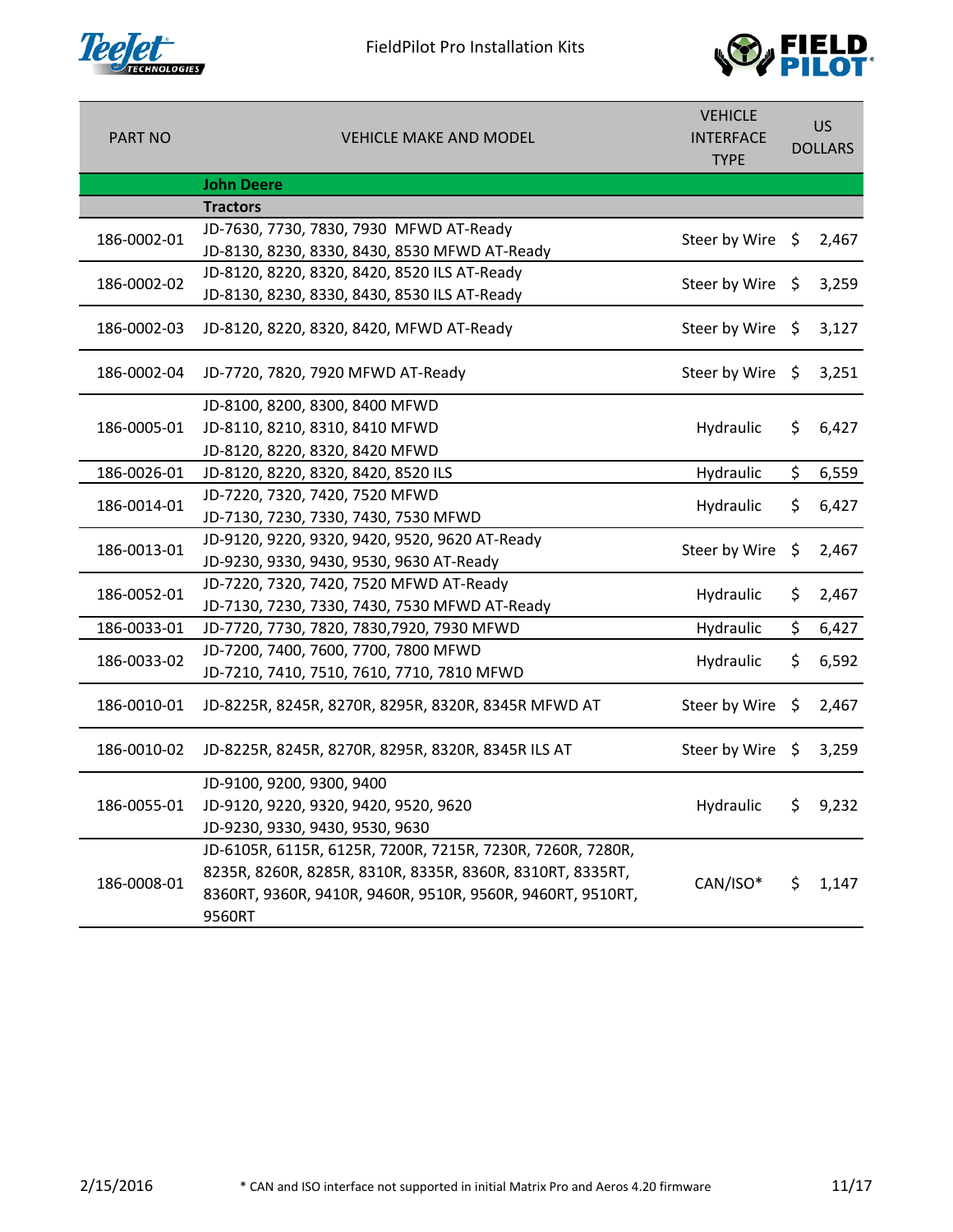



| <b>PART NO</b> | <b>VEHICLE MAKE AND MODEL</b>                                                                                                                                                                                                                | <b>VEHICLE</b><br><b>INTERFACE</b><br><b>TYPE</b> | US.<br><b>DOLLARS</b> |       |
|----------------|----------------------------------------------------------------------------------------------------------------------------------------------------------------------------------------------------------------------------------------------|---------------------------------------------------|-----------------------|-------|
|                | <b>Combines</b>                                                                                                                                                                                                                              |                                                   |                       |       |
| 186-0051-01    | JD-9400, 9410, 9500, 9510, 9550, 9600, 9610, 9650, 9660 Walker<br>JD-9560STS, 9650STS, 9660STS, 9750STS, 9760STS, 9860STS<br>JD-9550CTS, 9650CTS, 9660CTS<br>(all 2WD and 4WD, non-AT Ready)                                                 | Hydraulic                                         | \$.                   | 7,087 |
| 186-0047-01    | JD-9560 STS, 9650STS, 9660STS, 9670STS, 9750STS, 9760STS,<br>9770STS, 9860STS, 9870STS AT-Ready                                                                                                                                              | Steer by Wire \$                                  |                       | 2,797 |
| 186-0060-01    | JD-9570 STS, 9670STS, 9770STS, 9870STS AT-Ready (2010 onwards) Steer by Wire                                                                                                                                                                 |                                                   | - Ş                   | 2,467 |
| 186-0074-01    | JD S550, S660, S670 (2012 onwards)                                                                                                                                                                                                           | Steer by Wire                                     | - \$                  | 3,449 |
| 186-0078-01    | JD S680, S690 (2012 onwards)                                                                                                                                                                                                                 | Steer by Wire \$                                  |                       | 3,614 |
|                | <b>Sprayers</b>                                                                                                                                                                                                                              |                                                   |                       |       |
| 186-0040-01    | JD-4720, 4730, 4830, 4920, 4930 AutoTrac sprayer                                                                                                                                                                                             | Steer by Wire \$                                  |                       | 2,797 |
| 186-0064-01    | JD-4700, 4710, 4720 HYD sprayer                                                                                                                                                                                                              | Hydraulic                                         | \$                    | 6,427 |
|                | <b>CaselH</b>                                                                                                                                                                                                                                |                                                   |                       |       |
|                | <b>Tractors</b>                                                                                                                                                                                                                              |                                                   |                       |       |
| 186-0050-01    | STX-280, 330, 380, 430, 480, 530 AG-Ready<br>Steiger 335, 380, 385, 430, 435, 480, 485, 530, 535 AG-Ready                                                                                                                                    | Steer by Wire \$                                  |                       | 2,731 |
| 186-0053-01    | STX-380, 430, 480, 530 (non AG-Ready)<br>Steiger 380, 430, 480, 530 (non AG-Ready)                                                                                                                                                           | Hydraulic                                         | \$.                   | 8,737 |
| 186-0034-01    | STX 375, 425, 450, 500 (non AG-Ready)                                                                                                                                                                                                        | Steer by Wire                                     | \$                    | 8,737 |
| 186-0001-01    | MX-210, 215, 230, 245, 255, 275, 285, 305, 335 AG-Ready                                                                                                                                                                                      | Steer by Wire \$                                  |                       | 2,467 |
| 186-0023-02    | Puma 165, 180, 195, 210 AG-Ready                                                                                                                                                                                                             | Steer by Wire \$                                  |                       | 2,467 |
| 186-0007-01    | MX-200, 210, 215, 220, 230, 240, 255, 270, 275, 285, 305<br>(non AG-Ready)                                                                                                                                                                   | Hydraulic                                         | \$                    | 6,419 |
| 186-0024-01    | Puma 115, 125, 140, 155, 165, 180, 195, 210                                                                                                                                                                                                  | Hydraulic                                         | \$                    | 7,087 |
| 186-0031-01    | Magnum 7210, 7220, 7230, 7240, 7250<br>Magnum 8910, 8920, 8930, 8940, 8950<br>Note: Case Magnum 71xx series supported when Reactive Steering<br>Kit FPP-0562-02 used in conjunction with this kit. Reactive Steering<br>kit sold separately. | Hydraulic                                         | \$                    | 6,427 |
| 186-0028-01    | Steiger 350, 400, 450, 500, 550, 600 (2011 or later models)                                                                                                                                                                                  | Steer by Wire                                     | $\ddot{\varsigma}$    | 3,127 |
| 186-0001-01    | Magnum 180, 190, 210, 235, 260, 290, 315, 340 (2011 or later<br>models)                                                                                                                                                                      | Steer by Wire \$                                  |                       | 2,467 |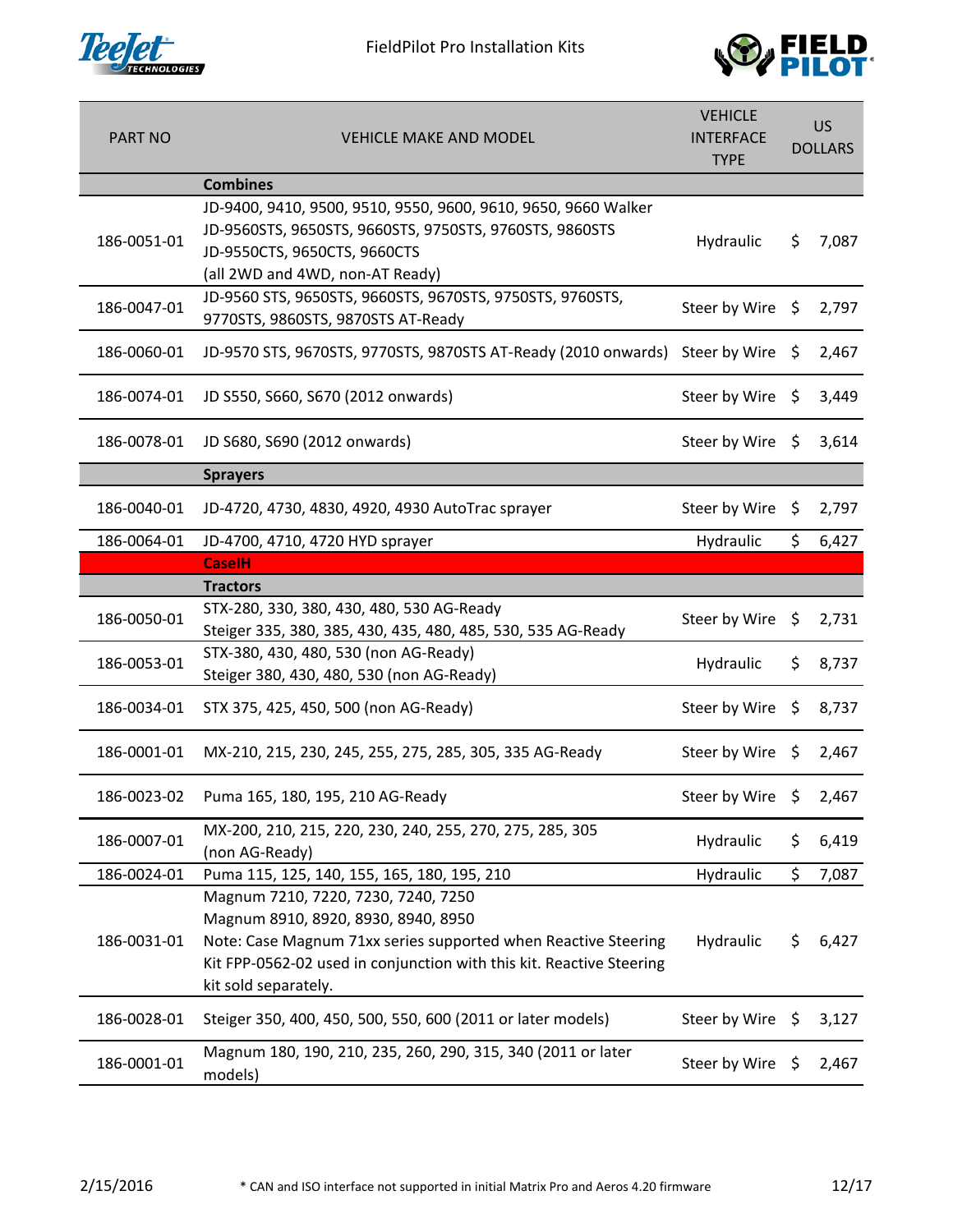



| <b>PART NO</b> | <b>VEHICLE MAKE AND MODEL</b>                   | <b>VEHICLE</b><br><b>INTERFACE</b><br><b>TYPE</b> | <b>US</b><br><b>DOLLARS</b> |       |
|----------------|-------------------------------------------------|---------------------------------------------------|-----------------------------|-------|
|                | <b>Combines</b>                                 |                                                   |                             |       |
| 186-0056-01    | 2166, 2188, 2366, 2388                          | Hydraulic                                         | \$.                         | 7,912 |
| 186-0048-01    | AFX-7010, 7120, 8010, 8120, 9120 AG-Ready (2WD) | Steer by Wire                                     | \$                          | 3,044 |
| 186-0048-02    | AFX-7010, 7120, 8010, 8120, 9120 AG-Ready (4WD) | Steer by Wire                                     | Ŝ.                          | 3,044 |
| 186-0059-01    | 5088, 6088, 7088 AG-Ready                       | Steer by Wire                                     | \$.                         | 4,117 |
| 186-0079-01    | 7230, 8230, 9230 AG-Ready 2013 (2WD)            | Steer by Wire $\oint$                             |                             | 2,879 |
| 186-0079-02    | 7230, 8230, 9230 AG-Ready 2013 (4WD)            | Steer by Wire                                     | - \$                        | 2,879 |
| 186-0095-01    | 5130, 6130, 7130 AG-Ready 2013                  | Steer by Wire                                     | Ŝ.                          | 2,838 |
|                | <b>Sprayers</b>                                 |                                                   |                             |       |
| 186-0012-01    | SPX-3320, 3330, 4420, 4430 AG-Ready             | Steer by Wire                                     | S.                          | 3,127 |
|                | <b>Floaters</b>                                 |                                                   |                             |       |
| 186-0098-01    | Titan 4030, 4040, 4530, 4540 AG-Ready           | Steer by Wire                                     | S                           | 2,459 |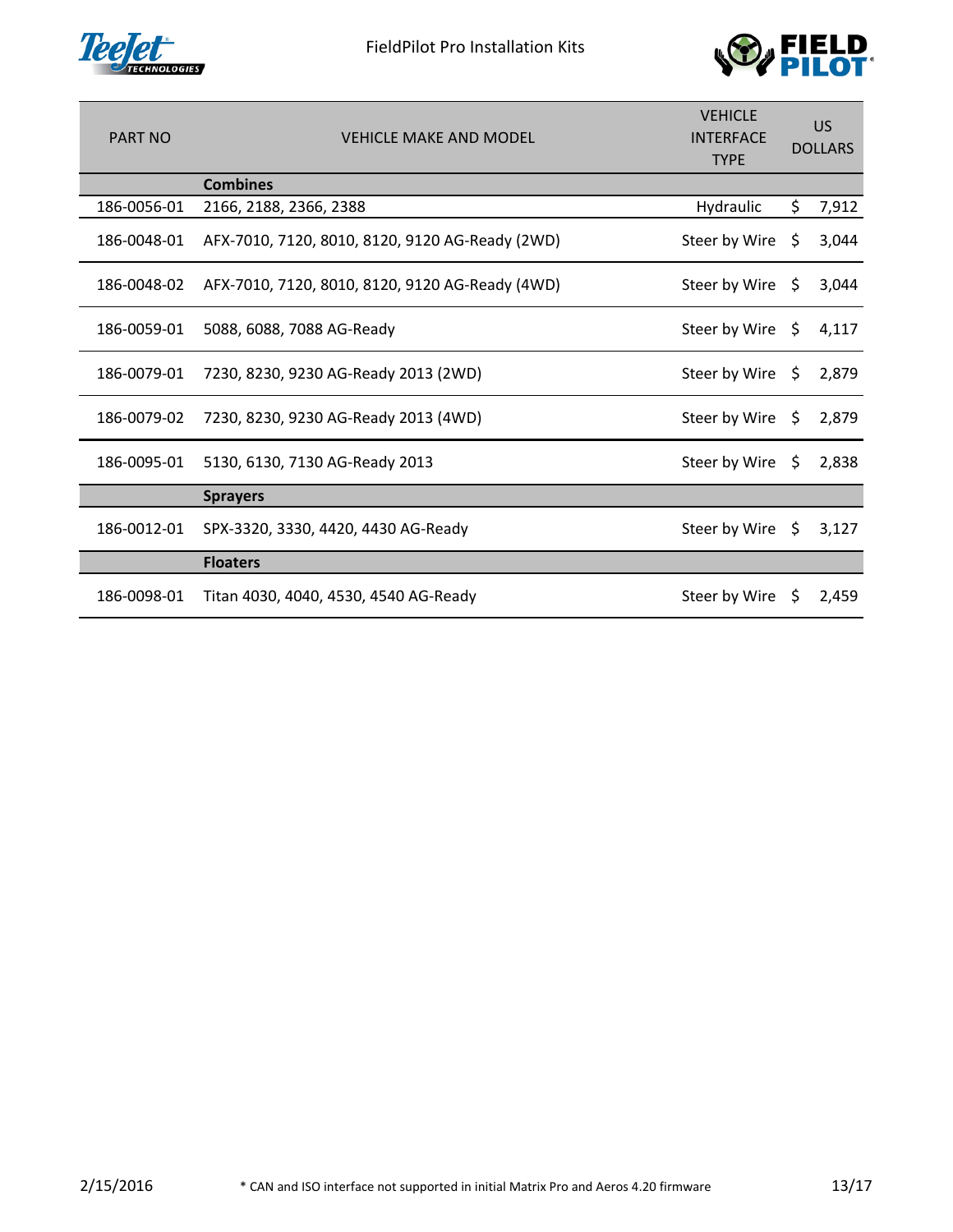



| <b>PART NO</b> | <b>VEHICLE MAKE AND MODEL</b>                                                                                                                            | <b>VEHICLE</b><br><b>INTERFACE</b><br><b>TYPE</b> | US<br><b>DOLLARS</b> |       |
|----------------|----------------------------------------------------------------------------------------------------------------------------------------------------------|---------------------------------------------------|----------------------|-------|
|                | <b>New Holland</b>                                                                                                                                       |                                                   |                      |       |
|                | <b>Tractors</b>                                                                                                                                          |                                                   |                      |       |
| 186-0050-01    | TJ-280, 330, 380, 430, 480, 530 IS-Ready<br>T9020, 9030, 9040, 9050, 9060 IS-Ready                                                                       | Steer by Wire $\oint$                             |                      | 2,731 |
| 186-0053-01    | TJ-380, 430, 480, 530 (non IS-Ready)<br>T9030, 9040, 9050, 9060 (non IS-Ready)                                                                           | Hydraulic                                         | \$                   | 8,737 |
| 186-0034-01    | TJ 375, 425, 450, 500                                                                                                                                    | Steer by Wire $\oint$                             |                      | 8,737 |
| 186-0001-01    | TG-210, 215, 230, 245, 255, 275, 285, 305 IS-Ready<br>T8010, T8020, T8030, T8040, T8050 IS-Ready                                                         | Steer by Wire \$                                  |                      | 2,467 |
| 186-0023-02    | T7030, T7040, T7050, T7060 IS-Ready                                                                                                                      | Steer by Wire                                     | $\zeta$              | 2,467 |
| 186-0007-02    | TG-210, 215, 230, 245, 255, 275, 285, 305 Supersteer                                                                                                     | Hydraulic                                         | \$                   | 6,419 |
| 186-0024-01    | T6030, T6050, T6070, T6080, T7030, T7040, T7050, T7060                                                                                                   | Hydraulic                                         | \$                   | 7,087 |
| 186-0028-01    | T9.390, T9.450, T9.505, T9.560, T9.615, T9.670 (2011 or later<br>models)                                                                                 | Steer by Wire                                     | \$                   | 3,127 |
| 186-0001-01    | T8.275, T8.300, T8.330, T8.360, T8.390 (2011 or later models)                                                                                            | Steer by Wire $\oint$                             |                      | 2,467 |
|                | <b>Combines</b>                                                                                                                                          |                                                   |                      |       |
| 186-0048-01    | CR-6090, 7090, 8080, 8090, 9040, 9060, 9070, 9080, 9090 IS-Ready<br>(2WD)<br>CX-9040, 9060, 9070, 9080 IS-Ready (2WD)                                    | Steer by Wire $\oint$                             |                      | 3,044 |
| 186-0048-02    | CR-6090, 7090, 8080, 8090, 9040, 9060, 9070, 9080, 9090 IS-Ready<br>(4WD)<br>CX-9040, 9060, 9070, 9080 IS-Ready (4WD)                                    | Steer by Wire \$                                  |                      | 3,044 |
| 186-0062-01    | CR 940, 960, 970, 980, 9040, 9060, 9070, 9080 (2WD)<br>CX 720, 740, 760, 780, 820, 840, 860, 880, 8040, 8060, 8070, 8080, Steer by Wire \$<br>8090 (2WD) |                                                   |                      | 7,912 |
| 186-0062-02    | CR 940, 960, 970, 980, 9040, 9060, 9070, 9080 (4WD)<br>CX 720, 740, 760, 780, 820, 840, 860, 880, 8040, 8060, 8070, 8080,<br>8090 (4WD)                  | Steer by Wire \$                                  |                      | 7,912 |
|                | <b>Sprayers</b>                                                                                                                                          |                                                   |                      |       |
| 186-0088-01    | SP.240F, SP.240FXP, SP.275F, SP.365F Steer Ready                                                                                                         | Hydraulic                                         | \$                   | 1,147 |
| 186-0039-01    | SP.240F, SP.240FXP, SP.275F, SP.365F                                                                                                                     | Hydraulic                                         | \$                   | 6,435 |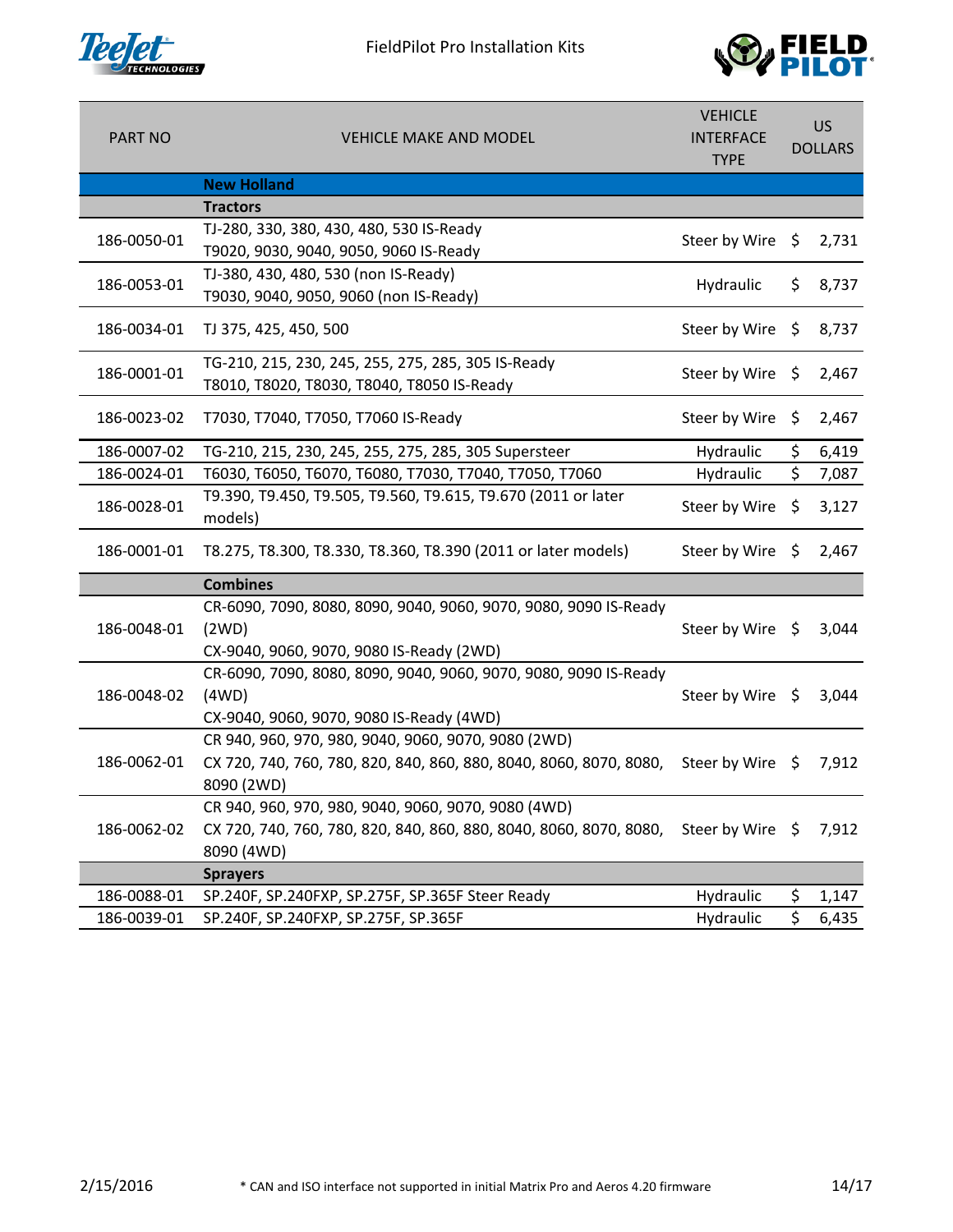

FieldPilot Pro Installation Kits



| <b>PART NO</b> | <b>VEHICLE MAKE AND MODEL</b>                                                                                                                      | <b>VEHICLE</b><br><b>INTERFACE</b><br><b>TYPE</b> | US.<br><b>DOLLARS</b> |       |
|----------------|----------------------------------------------------------------------------------------------------------------------------------------------------|---------------------------------------------------|-----------------------|-------|
|                | <b>Cat/Challenger</b>                                                                                                                              |                                                   |                       |       |
|                | <b>Tractors</b>                                                                                                                                    |                                                   |                       |       |
| 186-0011-01    | MT645C, 655C, 665C, 675C AG-Ready                                                                                                                  | Steer by Wire $\oint$                             |                       | 1,147 |
| 186-0003-01    | MT-735, 745, 755, 765<br>MT-735B, 745B, 755B, 765B, 755C, 765C<br>MT-835, 845, 855, 865, 835B, 845B, 855B, 865B<br>MT-835C, 845C, 855C, 865C, 875C | $CAN*$                                            | \$.                   | 1,147 |
| 186-0015-01    | MT-525B, 535B, 545B, 555B, 565B, 575B CVT<br>MT-635B, 645B, 655B, 665B                                                                             | Hydraulic                                         | \$                    | 7,087 |
| 186-0077-01    | MT-645C, 655C, 665C, 675C non AG-Ready                                                                                                             | Hydraulic                                         | \$                    | 7,079 |
| 186-0016-01    | MT-945C, 955C, 965C, 975C AG-Ready                                                                                                                 | $CAN*$                                            | \$                    | 1,147 |
| 186-0090-01    | MT-515D, 525D, 535D, 545D, 555D, 565D, 575D, 585D, 595D AG2-<br>Ready                                                                              | $CAN*$                                            | \$                    | 1,147 |
|                | <b>Combines</b>                                                                                                                                    |                                                   |                       |       |
| 186-0049-01    | CAT Lexion 560R, 570R, 575R, 580R, 585R, 590R, 595R                                                                                                | Hydraulic                                         | \$                    | 7,417 |
| 186-0076-01    | CAT Lexion 670, 730, 740, 750, 760, 770 (2011 onwards)                                                                                             | Hydraulic                                         | \$                    | 6,872 |
|                | <b>Massey Ferguson</b>                                                                                                                             |                                                   |                       |       |
|                | <b>Tractors</b>                                                                                                                                    |                                                   |                       |       |
| 186-0011-01    | Massey Ferguson 8650, 8660, 8670, 8680                                                                                                             | $CAN*$                                            | \$                    | 1,147 |
| 186-0077-01    | MF-8650, 8660, 8670, 8680                                                                                                                          | Hydraulic                                         | \$                    | 7,079 |
| 186-0090-01    | MF-7614, 7615, 7616, 7618, 7619, 7620, 7622, 7624, 7626                                                                                            | $CAN*$                                            | \$                    | 1,147 |
| 186-0015-01    | MF-7465, 7475, 7480, 7485, 7490, 7495<br>MF-8450, 8460, 8470, 8480                                                                                 | Hydraulic                                         | \$                    | 7,087 |
|                | <b>AGCO</b>                                                                                                                                        |                                                   |                       |       |
|                | <b>Tractors</b>                                                                                                                                    |                                                   |                       |       |
| 186-0011-01    | DT 205B, 225B, 250B, 275B                                                                                                                          | Steer by Wire $\oint$                             |                       | 1,147 |
| 186-0077-01    | DT-205B, 225B, 250B, 275B                                                                                                                          | Hydraulic                                         | \$                    | 7,079 |
| 186-0015-01    | RT-100A, 110A, 120A, 140A, 155A CVT<br>DT-180A, 200A, 220A, 240A                                                                                   | Hydraulic                                         | \$                    | 7,087 |
|                | <b>Combines</b>                                                                                                                                    |                                                   |                       |       |
| 186-0075-01    | Gleaner S-67, S-77, R-66, R-76                                                                                                                     | Steer by Wire                                     | \$                    | 1,147 |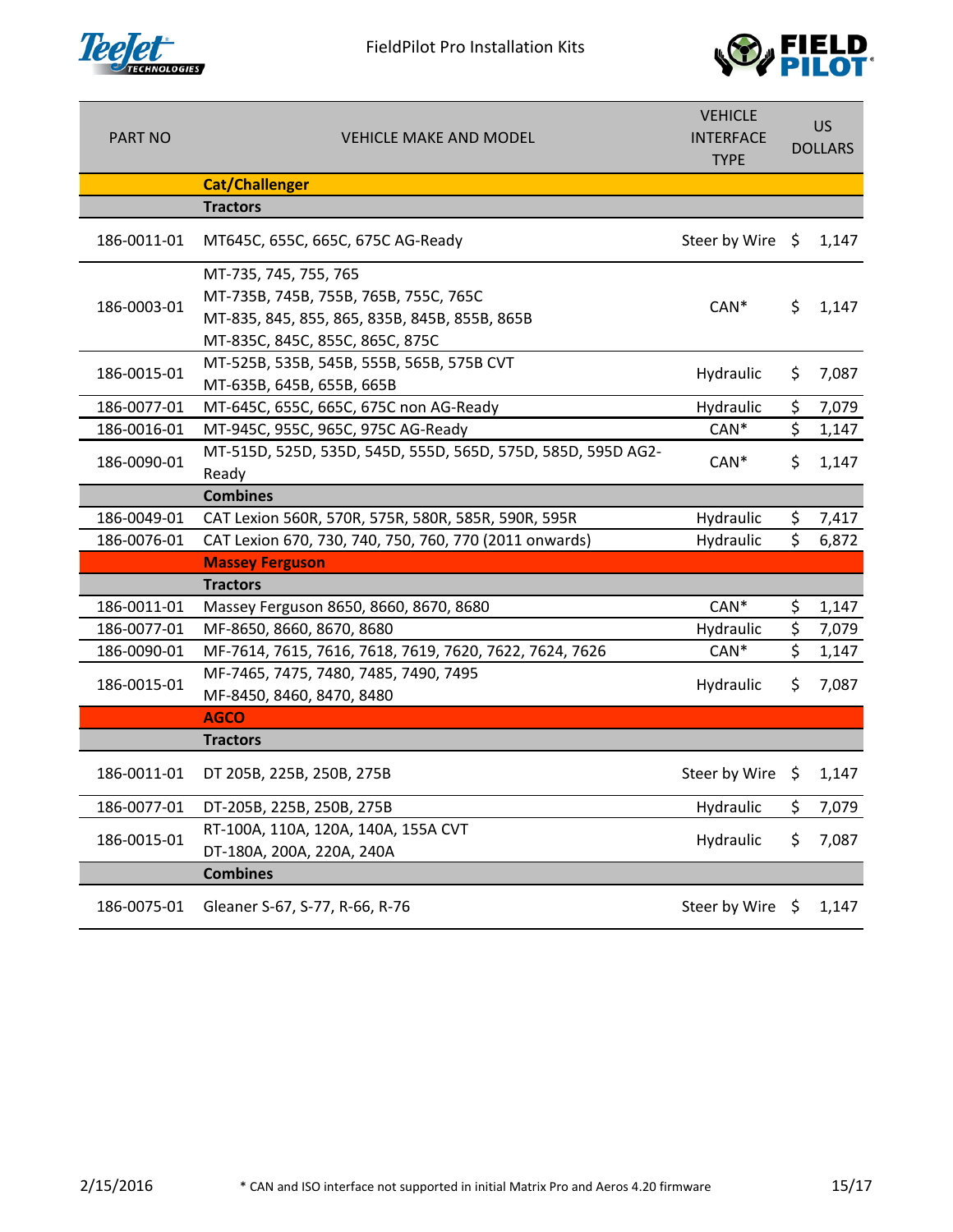



| <b>PART NO</b>      | <b>VEHICLE MAKE AND MODEL</b>                                             | <b>VEHICLE</b><br><b>INTERFACE</b><br><b>TYPE</b> | <b>US</b><br><b>DOLLARS</b> |       |
|---------------------|---------------------------------------------------------------------------|---------------------------------------------------|-----------------------------|-------|
|                     | Fendt                                                                     |                                                   |                             |       |
|                     | <b>Tractors</b>                                                           |                                                   |                             |       |
| 186-0020-01         | 711, 712, 714, 716, 718, 815, 817, 818, 820<br>Favorit 711, 712, 714, 716 | Hydraulic                                         | \$                          | 7,400 |
| 186-0025-01         | 916, 918, 920, 924, 926, 930<br>Favorit 916, 918, 920, 924, 926           | Hydraulic                                         | \$                          | 7,400 |
| 186-0017-01         | 922, 924, 927, 930, 933, 936 COM3                                         | CAN/ISO*                                          | \$                          | 1,147 |
| 186-0018-01         | 712, 714, 716, 718, 818, 820 COM3                                         | CAN/ISO*                                          | \$                          | 1,147 |
| 186-0080-01         | 714, 716, 718, 720, 722, 724 COM3-B (non Steer-Ready 2011-2012<br>models) | Hydraulic                                         | \$                          | 7,400 |
| 186-0072-01         | 720, 722, 724 COM3-B                                                      | CAN/ISO*                                          | \$                          | 1,147 |
| 186-0019-01         | 819, 822, 824, 826, 828, 924, 927, 930, 933, 936, 939 COM3-B              | CAN/ISO*                                          | \$                          | 1,147 |
| 186-0073-01         | 819, 822, 824, 826, 828, 924, 927, 930, 933, 936, 939 COM3-B2             | CAN/ISO*                                          | \$                          | 1,147 |
|                     | <b>AgChem/Rogator/Terragator</b>                                          |                                                   |                             |       |
|                     | <b>Sprayers</b>                                                           |                                                   |                             |       |
| 186-0042-01         | Rogator 864, 874, 1064, 1074 (John Deere Cab)                             | Hydraulic                                         | \$                          | 6,427 |
| 186-0081-01         | Rogator 1264, 1264C, SS874, SS1074, 1274, 1274C                           | Hydraulic                                         | \$                          | 6,427 |
| 186-0041-01         | Rogator 884, SS884, 1084, SS1084                                          | Hydraulic                                         | \$                          | 6,427 |
| 186-0082-01         | Rogator 900, 1100, 1300                                                   | Hydraulic                                         | \$                          | 6,592 |
| 186-0097-01         | Rogator RG-800, 900B, 1100B, 1300B Steer Ready (2014 onwards)             | Steer by Wire                                     | \$                          | 1,147 |
| 186-0029-01         | Terragator 6103, 6203, 8103, 8203, 9103, 9203                             | Hydraulic                                         | \$                          | 6,922 |
| 186-0083-01         | Terragator 7300, 8300                                                     | Hydraulic                                         | \$                          | 6,988 |
|                     | <b>Deutz</b>                                                              |                                                   |                             |       |
| <b>Complete Kit</b> | <b>Tractors</b>                                                           |                                                   |                             |       |
| 186-0046-01         | TTV-610/620/630                                                           | Hydraulic                                         | \$                          | 7,862 |
| 186-0067-01         | M-600, 610, 620, 640, 650                                                 | Hydraulic                                         | \$                          | 7,400 |
| 186-0085-01         | TTV-7210, 7230, 7250                                                      | CAN/ISO*                                          | \$                          | 1,147 |
|                     | <b>Hagie</b>                                                              |                                                   |                             |       |
|                     | <b>Sprayers</b>                                                           |                                                   |                             |       |
| 186-0022-01         | STS 10, 12, 14, 16                                                        | Hydraulic                                         | \$                          | 6,592 |
|                     | <b>Hardi</b>                                                              |                                                   |                             |       |
|                     | <b>Sprayers</b>                                                           |                                                   |                             |       |
| 186-0091-01         | Presidio                                                                  | Hydraulic                                         | \$                          | 7,887 |
|                     | <b>CLAAS</b>                                                              |                                                   |                             |       |
|                     | <b>Combines</b>                                                           |                                                   |                             |       |
| 186-0049-01         | Lexion 520, 530, 540, 550, 560, 570, 580, 590                             | Hydraulic                                         | \$                          | 7,417 |
| 186-0076-01         | Lexion 670, 730, 740, 750, 760, 770 (2011 onwards)                        | Hydraulic                                         | \$                          | 6,872 |
|                     | <b>Miller</b>                                                             |                                                   |                             |       |
|                     | <b>Sprayers</b>                                                           |                                                   |                             |       |
| 186-0039-01         | Nitro 4215, 4240, 4275, 4315, 4365                                        | Hydraulic                                         | \$                          | 6,435 |
| 186-0088-01         | 5215, 5240, 5275, 5333, 5345, 5365, 5400 Steer Ready                      | Hydraulic                                         | \$                          | 1,147 |
| 186-0084-01         | 5215, 5240, 5275, 5333, 5345, 5365, 5400                                  | Hydraulic                                         | \$                          | 6,782 |